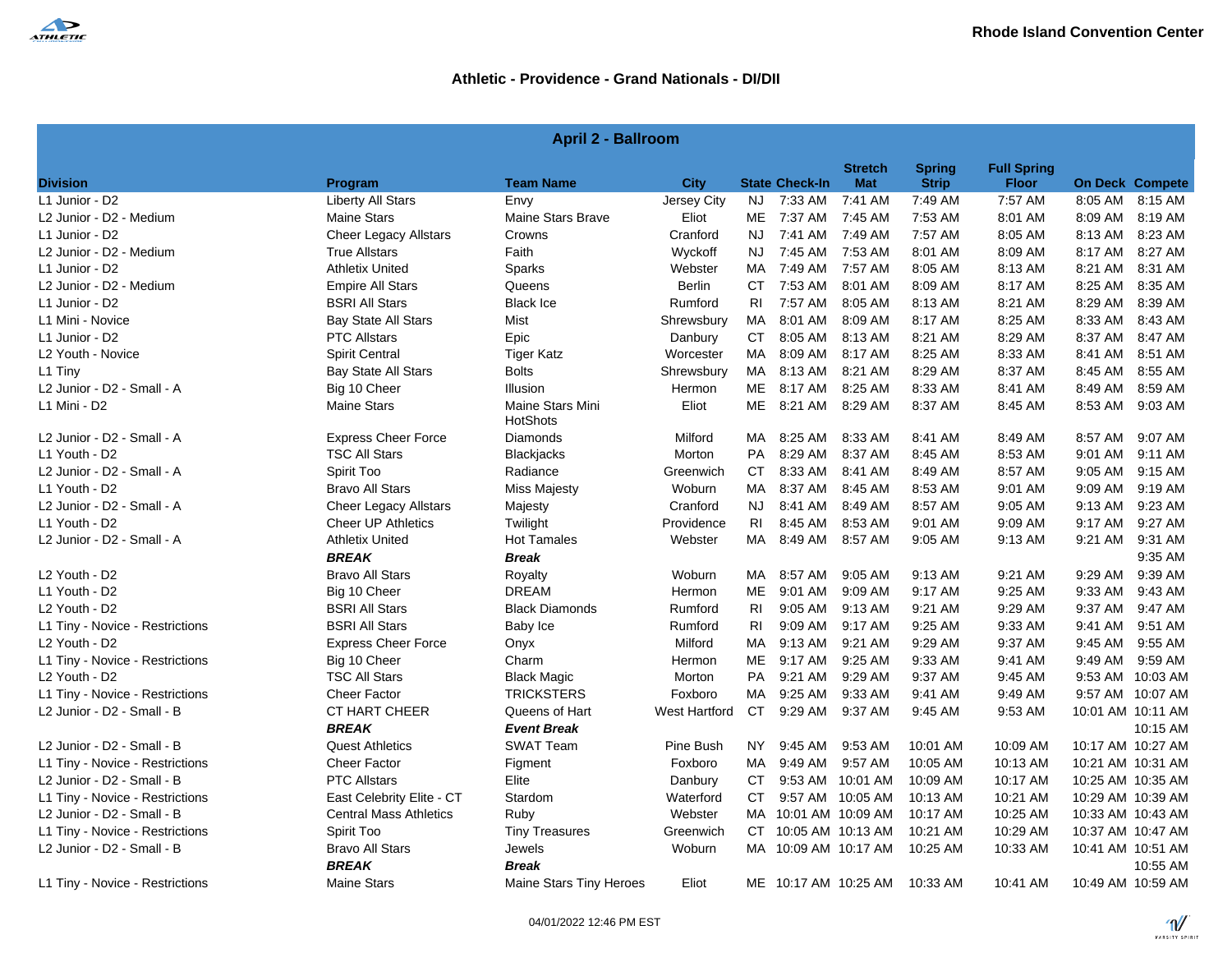

| <b>April 2 - Ballroom</b>                           |                                              |                       |                 |     |                       |                              |                               |                                    |                   |                        |  |
|-----------------------------------------------------|----------------------------------------------|-----------------------|-----------------|-----|-----------------------|------------------------------|-------------------------------|------------------------------------|-------------------|------------------------|--|
| <b>Division</b>                                     | Program                                      | <b>Team Name</b>      | <b>City</b>     |     | <b>State Check-In</b> | <b>Stretch</b><br><b>Mat</b> | <b>Spring</b><br><b>Strip</b> | <b>Full Spring</b><br><b>Floor</b> |                   | <b>On Deck Compete</b> |  |
| L1 Tiny - Novice - Exhibition                       | <b>Empire All Stars</b>                      | Tiny Invasion         | Berlin          |     | CT 10:21 AM 10:29 AM  |                              | 10:37 AM                      | 10:45 AM                           |                   | 10:53 AM 11:03 AM      |  |
| L1 Tiny - Novice - Restrictions                     | East Celebrity Elite - Hingham Glitter Girls |                       | Hingham         |     | MA 10:25 AM 10:33 AM  |                              | 10:41 AM                      | 10:49 AM                           |                   | 10:57 AM 11:07 AM      |  |
| L1 Tiny - Novice - Exhibition                       | Bay State NH                                 | Splash                | Dover           |     | NH 10:29 AM 10:37 AM  |                              | 10:45 AM                      | 10:53 AM                           |                   | 11:01 AM 11:11 AM      |  |
| L1 Tiny - Novice - Exhibition                       | <b>Elite All Stars</b>                       | Tiny                  | Cumberland      |     | RI 10:33 AM 10:41 AM  |                              | 10:49 AM                      | 10:57 AM                           |                   | 11:05 AM 11:15 AM      |  |
|                                                     | <b>BREAK</b>                                 | <b>Awards</b>         |                 |     |                       |                              |                               |                                    |                   | 11:19 AM               |  |
| L2 Senior - D2                                      | <b>Bravo All Stars</b>                       | Lady Legends          | Woburn          |     | MA 11:02 AM 11:10 AM  |                              | 11:18 AM                      | 11:26 AM                           |                   | 11:34 AM 11:44 AM      |  |
| L1 Senior - D2                                      | <b>Cheer UP Athletics</b>                    | <b>Ruthless</b>       | Providence      |     | RI 11:06 AM 11:14 AM  |                              | 11:22 AM                      | 11:30 AM                           |                   | 11:38 AM 11:48 AM      |  |
|                                                     | <b>BREAK</b>                                 | <b>Break</b>          |                 |     |                       |                              |                               |                                    |                   | 11:52 AM               |  |
| L1 Performance Recreation - 12 and Younger<br>(AFF) | Wareham Tigers Cheer<br><b>Athletics</b>     | Spirit                | West<br>Wareham |     |                       |                              | MA 11:14 AM 11:22 AM 11:30 AM | 11:38 AM                           | 11:46 AM 11:56 AM |                        |  |
| L1.1 Junior - PREP                                  | <b>GCA All Stars</b>                         | Unity                 | Fairfield       |     | CT 11:18 AM 11:26 AM  |                              | 11:34 AM                      | 11:42 AM                           |                   | 11:50 AM 12:00 PM      |  |
| L2 Performance Recreation - 8-18 Years Old<br>(AFF) | Wareham Tigers Cheer<br><b>Athletics</b>     | Pride                 | West<br>Wareham |     | MA 11:22 AM 11:30 AM  |                              | 11:38 AM                      | 11:46 AM                           |                   | 11:54 AM 12:04 PM      |  |
| L1.1 Junior - PREP                                  | <b>Cheer Factor</b>                          | Deception             | Foxboro         |     | MA 11:26 AM 11:34 AM  |                              | 11:42 AM                      | 11:50 AM                           |                   | 11:58 AM 12:08 PM      |  |
| L1 Performance Recreation - 8 and Younger<br>(NON)  | Rhode Island Hawks Elite                     | <b>Red Rubies</b>     | Providence      |     | RI 11:30 AM 11:38 AM  |                              | 11:46 AM                      | 11:54 AM                           | 12:02 PM 12:12 PM |                        |  |
|                                                     | <b>BREAK</b>                                 | <b>Break</b>          |                 |     |                       |                              |                               |                                    |                   | 12:16 PM               |  |
| L2 Performance Recreation - 14 and Younger<br>(NON) | Rhode Island Hawks Elite                     | Gold Rush             | Providence      |     | RI 11:38 AM 11:46 AM  |                              | 11:54 AM                      | 12:02 PM                           |                   | 12:10 PM 12:20 PM      |  |
| L1.1 Junior - PREP                                  | East Celebrity Elite - CT                    | The Golden Girls      | Waterford       |     | CT 11:42 AM 11:50 AM  |                              | 11:58 AM                      | 12:06 PM                           |                   | 12:14 PM 12:24 PM      |  |
| L1.1 Tiny - PREP                                    | East Celebrity Elite - Hingham Tiny Twinkles |                       | Hingham         |     | MA 11:46 AM 11:54 AM  |                              | 12:02 PM                      | 12:10 PM                           |                   | 12:18 PM 12:28 PM      |  |
| L1.1 Junior - PREP                                  | <b>Elite All Stars</b>                       | <b>Black Ops</b>      | Cumberland      |     | RI 11:50 AM 11:58 AM  |                              | 12:06 PM                      | 12:14 PM                           |                   | 12:22 PM 12:32 PM      |  |
| L1.1 Tiny - PREP                                    | East Celebrity Elite - CT                    | <b>Babies of Fame</b> | Waterford       |     | CT 11:54 AM 12:02 PM  |                              | 12:10 PM                      | 12:18 PM                           |                   | 12:26 PM 12:36 PM      |  |
| L1.1 Junior - PREP                                  | Spirit Too                                   | Crystals              | Greenwich       |     | CT 11:58 AM 12:06 PM  |                              | 12:14 PM                      | 12:22 PM                           |                   | 12:30 PM 12:40 PM      |  |
| L1.1 Tiny - PREP                                    | <b>Cheer Factor</b>                          | Trouble               | Foxboro         |     | MA 12:02 PM 12:10 PM  |                              | 12:18 PM                      | 12:26 PM                           |                   | 12:34 PM 12:44 PM      |  |
|                                                     | <b>BREAK</b>                                 | <b>Break</b>          |                 |     |                       |                              |                               |                                    |                   | 12:48 PM               |  |
| L1.1 Tiny - PREP                                    | <b>Prism Elite</b>                           | Fuchsia               | Mamaroneck      |     |                       |                              | NY 12:10 PM 12:18 PM 12:26 PM | 12:34 PM                           | 12:42 PM 12:52 PM |                        |  |
|                                                     | <b>BREAK</b>                                 | <b>Break</b>          |                 |     |                       |                              |                               |                                    |                   | 12:56 PM               |  |
| L2.1 Youth - PREP                                   | <b>Prism Elite</b>                           | Cobalt                | Mamaroneck      |     | NY 12:18 PM 12:26 PM  |                              | 12:34 PM                      | 12:42 PM                           | 12:50 PM 1:00 PM  |                        |  |
| L1.1 Junior - PREP                                  | East Celebrity Elite - Hingham Shine         |                       | Hingham         |     | MA 12:22 PM 12:30 PM  |                              | 12:38 PM                      | 12:46 PM                           | 12:54 PM 1:04 PM  |                        |  |
| L2.1 Junior - PREP                                  | <b>Cheer Factor</b>                          | Phenomenon            | Foxboro         |     | MA 12:26 PM 12:34 PM  |                              | 12:42 PM                      | 12:50 PM                           | 12:58 PM 1:08 PM  |                        |  |
|                                                     | <b>BREAK</b>                                 | <b>Awards</b>         |                 |     |                       |                              |                               |                                    |                   | 1:12 PM                |  |
|                                                     | <b>BREAK</b>                                 | <b>Awards</b>         |                 |     |                       |                              |                               |                                    |                   | 1:37 PM                |  |
| L2.1 Senior - PREP                                  | Bravo All Stars                              | Fusion                | Woburn          |     | MA 1:20 PM 1:28 PM    |                              | 1:36 PM                       | 1:44 PM                            | 1:52 PM           | 2:02 PM                |  |
| L1.1 Mini - PREP                                    | <b>BSRI All Stars</b>                        | <b>Black Out</b>      | Rumford         | RI  | 1:24 PM 1:32 PM       |                              | 1:40 PM                       | 1:48 PM                            | 1:56 PM           | 2:06 PM                |  |
| L2.2 Junior - PREP                                  | <b>Express Cheer Force</b>                   | Gems                  | Milford         |     | MA 1:28 PM 1:36 PM    |                              | 1:44 PM                       | 1:52 PM                            |                   | 2:00 PM 2:10 PM        |  |
| L1.1 Mini - PREP                                    | <b>Cheer Factor</b>                          | Magic                 | Foxboro         | MA  | 1:32 PM 1:40 PM       |                              | 1:48 PM                       | 1:56 PM                            | 2:04 PM           | 2:14 PM                |  |
| L2.2 Junior - PREP                                  | East Celebrity Elite - Hingham               | Shimmer               | Hingham         | MA  | 1:36 PM               | 1:44 PM                      | 1:52 PM                       | 2:00 PM                            | 2:08 PM           | 2:18 PM                |  |
| L1.1 Mini - PREP                                    | <b>Cheer Factor</b>                          | Wonder                | Foxboro         |     | MA 1:40 PM 1:48 PM    |                              | 1:56 PM                       | 2:04 PM                            |                   | 2:12 PM 2:22 PM        |  |
| L2.2 Senior - PREP                                  | <b>Cheer Factor</b>                          | <b>PHANTOM</b>        | Foxboro         | MA. | 1:44 PM 1:52 PM       |                              | 2:00 PM                       | 2:08 PM                            | 2:16 PM           | 2:26 PM                |  |
| L1.1 Mini - PREP                                    | Cheer Factor                                 | Divine                | Foxboro         |     | MA 1:48 PM 1:56 PM    |                              | 2:04 PM                       | 2:12 PM                            |                   | 2:20 PM 2:30 PM        |  |
| L2.2 Youth - PREP                                   | <b>Cheer Factor</b>                          | Allure                | Foxboro         |     | MA 1:52 PM 2:00 PM    |                              | 2:08 PM                       | 2:16 PM                            |                   | 2:24 PM 2:34 PM        |  |

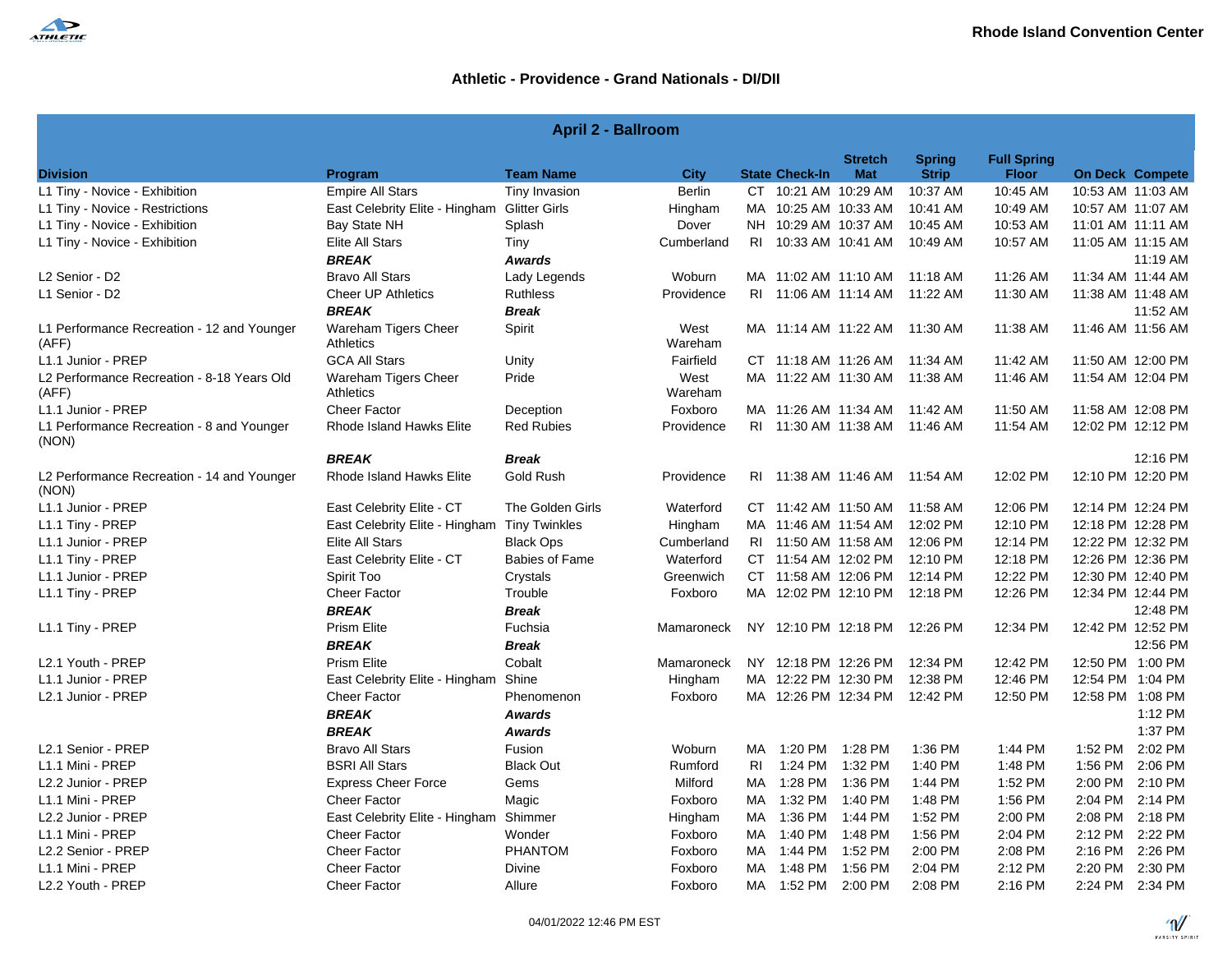

| <b>April 2 - Ballroom</b> |  |  |
|---------------------------|--|--|
|---------------------------|--|--|

| <b>Division</b>             | Program                                   | <b>Team Name</b>             | City       |                | <b>State Check-In</b> | <b>Stretch</b><br><b>Mat</b> | <b>Spring</b><br><b>Strip</b> | <b>Full Spring</b><br><b>Floor</b> |         | <b>On Deck Compete</b> |
|-----------------------------|-------------------------------------------|------------------------------|------------|----------------|-----------------------|------------------------------|-------------------------------|------------------------------------|---------|------------------------|
| L1.1 Mini - PREP            | <b>Bravo All Stars</b>                    | Matrix                       | Woburn     | MA             | 1:56 PM               | 2:04 PM                      | 2:12 PM                       | 2:20 PM                            |         | 2:28 PM 2:38 PM        |
| L1.1 Youth - PREP           | <b>Cheer UP Athletics</b>                 | Chaos                        | Providence | RI             | 2:00 PM               | 2:08 PM                      | 2:16 PM                       | 2:24 PM                            | 2:32 PM | 2:42 PM                |
| L1.1 Mini - PREP            | <b>East Celebrity Elite</b>               | <b>Minions</b>               | Tewksbury  | MA             | 2:04 PM               | 2:12 PM                      | 2:20 PM                       | 2:28 PM                            | 2:36 PM | 2:46 PM                |
| L1.1 Youth - PREP           | <b>GCA All Stars</b>                      | Inspire                      | Fairfield  | CT             | 2:08 PM               | 2:16 PM                      | 2:24 PM                       | 2:32 PM                            | 2:40 PM | 2:50 PM                |
| L1.1 Mini - PREP            | <b>Spirit Central</b>                     | <b>Baby Bengals</b>          | Worcester  | MA             | 2:12 PM               | 2:20 PM                      | 2:28 PM                       | 2:36 PM                            | 2:44 PM | 2:54 PM                |
| L1.1 Youth - PREP           | <b>East Celebrity Elite</b>               | Envy                         | Tewksbury  | MA             | 2:16 PM               | 2:24 PM                      | 2:32 PM                       | 2:40 PM                            | 2:48 PM | 2:58 PM                |
| L1.1 Mini - PREP            | Spirit Too                                | Glitter                      | Greenwich  | <b>CT</b>      | 2:20 PM               | 2:28 PM                      | 2:36 PM                       | 2:44 PM                            | 2:52 PM | 3:02 PM                |
| L1.1 Youth - PREP           | Elite All Stars                           | <b>Fierce Cats</b>           | Cumberland | R <sub>l</sub> | 2:24 PM               | 2:32 PM                      | 2:40 PM                       | 2:48 PM                            | 2:56 PM | 3:06 PM                |
| L1.1 Mini - PREP            | <b>Maine Stars</b>                        | Maine Stars Mini<br>Fearless | Eliot      | ME             | 2:28 PM               | 2:36 PM                      | 2:44 PM                       | 2:52 PM                            | 3:00 PM | 3:10 PM                |
| L1.1 Youth - PREP           | Elite All Stars                           | <b>Cover Girls</b>           | Cumberland | RI             | 2:32 PM               | 2:40 PM                      | 2:48 PM                       | 2:56 PM                            | 3:04 PM | 3:14 PM                |
| L1.1 Mini - PREP            | <b>Prism Elite</b>                        | Ultraviolet                  | Mamaroneck | <b>NY</b>      | 2:36 PM               | 2:44 PM                      | 2:52 PM                       | 3:00 PM                            | 3:08 PM | 3:18 PM                |
| L1.1 Youth - PREP           | <b>Maine Stars</b>                        | Youth Fury                   | Eliot      |                | ME 2:40 PM            | 2:48 PM                      | 2:56 PM                       | 3:04 PM                            | 3:12 PM | 3:22 PM                |
| L1.1 Mini - PREP            | <b>PTC Allstars</b>                       | Reign                        | Danbury    | CT             | 2:44 PM               | 2:52 PM                      | 3:00 PM                       | 3:08 PM                            | 3:16 PM | 3:26 PM                |
|                             | <b>BREAK</b>                              | <b>Break</b>                 |            |                |                       |                              |                               |                                    |         | 3:30 PM                |
| L1.1 Mini - PREP            | East Celebrity Elite - Hingham Mini Bling |                              | Hingham    | MA             | 2:52 PM               | 3:00 PM                      | 3:08 PM                       | 3:16 PM                            | 3:24 PM | 3:34 PM                |
| L1.1 Senior - PREP          | Cheer UP Athletics                        | Senior Prep                  | Providence | <b>RI</b>      | 2:56 PM               | 3:04 PM                      | 3:12 PM                       | 3:20 PM                            | 3:28 PM | 3:38 PM                |
| CheerABILITIES - Exhibition | Cheer Factor                              | Sensational                  | Foxboro    | MA             | 3:00 PM               | 3:08 PM                      | 3:16 PM                       | 3:24 PM                            | 3:32 PM | 3:42 PM                |
| L3.2 Junior - PREP          | <b>Cheer Factor</b>                       | Facade                       | Foxboro    | MA             | 3:04 PM               | 3:12 PM                      | 3:20 PM                       | 3:28 PM                            | 3:36 PM | 3:46 PM                |
|                             | <b>BREAK</b>                              | <b>Awards</b>                |            |                |                       |                              |                               |                                    |         | 3:50 PM                |
|                             | <b>BREAK</b>                              | <b>Awards</b>                |            |                |                       |                              |                               |                                    |         | 4:15 PM                |
| L1 Youth                    | <b>Cheer Factor</b>                       | Illusion                     | Foxboro    | MA             | 3:58 PM               | 4:06 PM                      | 4:14 PM                       | 4:22 PM                            | 4:30 PM | 4:40 PM                |
|                             | <b>BREAK</b>                              | <b>Break</b>                 |            |                |                       |                              |                               |                                    |         | 4:44 PM                |
| L1 Youth                    | East Celebrity Elite - CT                 | Stardust                     | Waterford  | CT.            | 4:06 PM               | 4:14 PM                      | 4:22 PM                       | 4:30 PM                            | 4:38 PM | 4:48 PM                |
| L1 Mini                     | <b>Cheer Factor</b>                       | <b>MARVELS</b>               | Foxboro    | MA             | 4:10 PM               | 4:18 PM                      | 4:26 PM                       | 4:34 PM                            | 4:42 PM | 4:52 PM                |
| L1 Youth                    | <b>Spirit Central</b>                     | <b>Gold Tigers</b>           | Worcester  | MA             | 4:14 PM               | 4:22 PM                      | 4:30 PM                       | 4:38 PM                            | 4:46 PM | 4:56 PM                |
| L1 Mini                     | East Celebrity Elite - CT                 | Paparazzi                    | Waterford  | CT             | 4:18 PM               | 4:26 PM                      | 4:34 PM                       | 4:42 PM                            | 4:50 PM | 5:00 PM                |
| L1 Junior                   | <b>Premier Spirit Athletics</b>           | <b>ROYAL</b>                 | Weymouth   | MA             | 4:22 PM               | 4:30 PM                      | 4:38 PM                       | 4:46 PM                            | 4:54 PM | 5:04 PM                |
| L1 Mini                     | <b>East Celebrity Elite</b>               | Cherry Bombs                 | Tewksbury  | MA             | 4:26 PM               | 4:34 PM                      | 4:42 PM                       | 4:50 PM                            | 4:58 PM | 5:08 PM                |
| L1 Junior                   | Elite All Stars                           | Candy Crew                   | Cumberland | R <sub>l</sub> | 4:30 PM               | 4:38 PM                      | 4:46 PM                       | 4:54 PM                            | 5:02 PM | 5:12 PM                |
| L2 Junior - Medium          | <b>Cheer Factor</b>                       | Prophecy                     | Foxboro    | MA             | 4:34 PM               | 4:42 PM                      | 4:50 PM                       | 4:58 PM                            |         | 5:06 PM 5:16 PM        |
|                             | <b>BREAK</b>                              | <b>Break</b>                 |            |                |                       |                              |                               |                                    |         | 5:20 PM                |
| L2 Junior - Medium          | East Celebrity Elite - Hingham            | Glam Squad                   | Hingham    | MA             | 4:42 PM               | 4:50 PM                      | 4:58 PM                       | 5:06 PM                            | 5:14 PM | 5:24 PM                |
| L1 Junior                   | <b>Cheer Factor</b>                       | Dream                        | Foxboro    | MA             | 4:46 PM               | 4:54 PM                      | 5:02 PM                       | 5:10 PM                            | 5:18 PM | 5:28 PM                |
|                             | <b>BREAK</b>                              | <b>Break</b>                 |            |                |                       |                              |                               |                                    |         | 5:32 PM                |
| L2 Senior                   | Cheer Factor                              | Mirage                       | Foxboro    |                | MA 4:54 PM            | 5:02 PM                      | 5:10 PM                       | 5:18 PM                            | 5:26 PM | 5:36 PM                |
|                             | <b>BREAK</b>                              | <b>Break</b>                 |            |                |                       |                              |                               |                                    |         | 5:40 PM                |
|                             | <b>BREAK</b>                              | <b>Break</b>                 |            |                |                       |                              |                               |                                    |         | 5:44 PM                |
|                             | <b>BREAK</b>                              | <b>Break</b>                 |            |                |                       |                              |                               |                                    |         | 5:48 PM                |
| L <sub>2</sub> Mini         | <b>East Celebrity Elite</b>               | Work Work                    | Tewksbury  | MA             | 5:10 PM               | 5:18 PM                      | 5:26 PM                       | 5:34 PM                            | 5:42 PM | 5:52 PM                |
| L2 Junior - Small           | East Celebrity Elite - CT                 | Exclusive                    | Waterford  |                | CT 5:14 PM            | 5:22 PM                      | 5:30 PM                       | 5:38 PM                            |         | 5:46 PM 5:56 PM        |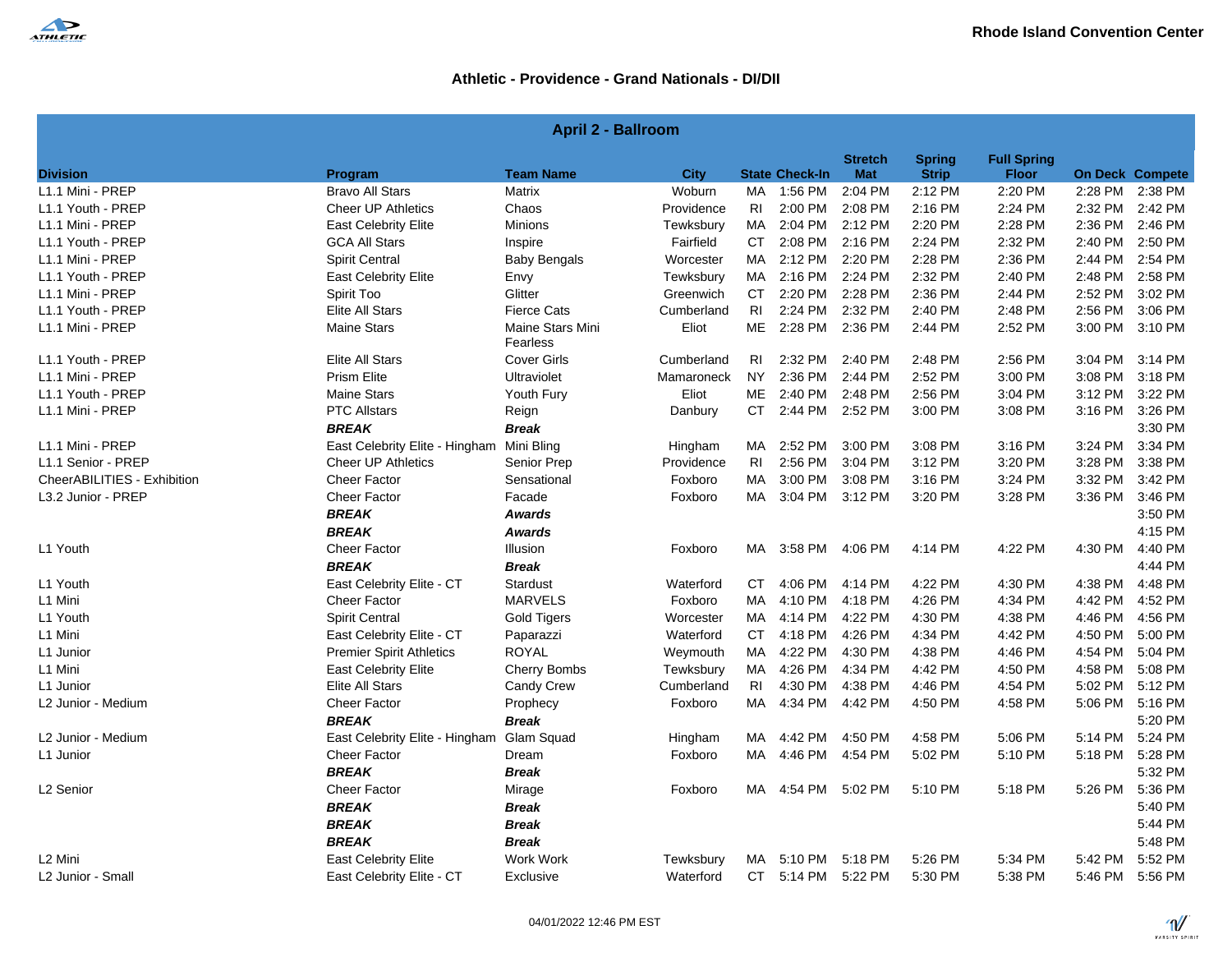

| <b>April 2 - Ballroom</b>                                                                                                                                                                                        |                             |                |           |                |         |         |         |                 |                 |  |  |  |
|------------------------------------------------------------------------------------------------------------------------------------------------------------------------------------------------------------------|-----------------------------|----------------|-----------|----------------|---------|---------|---------|-----------------|-----------------|--|--|--|
| <b>Full Spring</b><br><b>Stretch</b><br><b>Spring</b><br><b>Division</b><br><b>Team Name</b><br><b>Strip</b><br>On Deck Compete<br><b>State Check-In</b><br><b>Mat</b><br>City<br><b>Program</b><br><b>Floor</b> |                             |                |           |                |         |         |         |                 |                 |  |  |  |
| L2 Youth - Medium                                                                                                                                                                                                | <b>East Celebrity Elite</b> | Crush          | Tewksbury | 5:18 PM<br>MA. | 5:26 PM | 5:34 PM | 5:42 PM | 5:50 PM         | 6:00 PM         |  |  |  |
| L2 Junior - Small                                                                                                                                                                                                | Cheer Factor                | Mystique       | Foxboro   | 5:22 PM<br>MA  | 5:30 PM | 5:38 PM | 5:46 PM | 5:54 PM         | 6:04 PM         |  |  |  |
| L2 Youth - Small                                                                                                                                                                                                 | Cheer Factor                | Destiny        | Foxboro   | 5:26 PM<br>MA  | 5:34 PM | 5:42 PM | 5:50 PM | 5:58 PM 6:08 PM |                 |  |  |  |
| L2 Junior - Small                                                                                                                                                                                                | <b>East Celebrity Elite</b> | Crew           | Tewksbury | 5:30 PM<br>MA. | 5:38 PM | 5:46 PM | 5:54 PM |                 | 6:02 PM 6:12 PM |  |  |  |
| L2 Youth - Medium                                                                                                                                                                                                | Cheer Factor                | Superstition   | Foxboro   | 5:34 PM<br>MA. | 5:42 PM | 5:50 PM | 5:58 PM | 6:06 PM         | 6:16 PM         |  |  |  |
| L1 Senior                                                                                                                                                                                                        | Cheer Factor                | <b>CHARMED</b> | Foxboro   | 5:38 PM<br>MA. | 5:46 PM | 5:54 PM | 6:02 PM | 6:10 PM         | 6:20 PM         |  |  |  |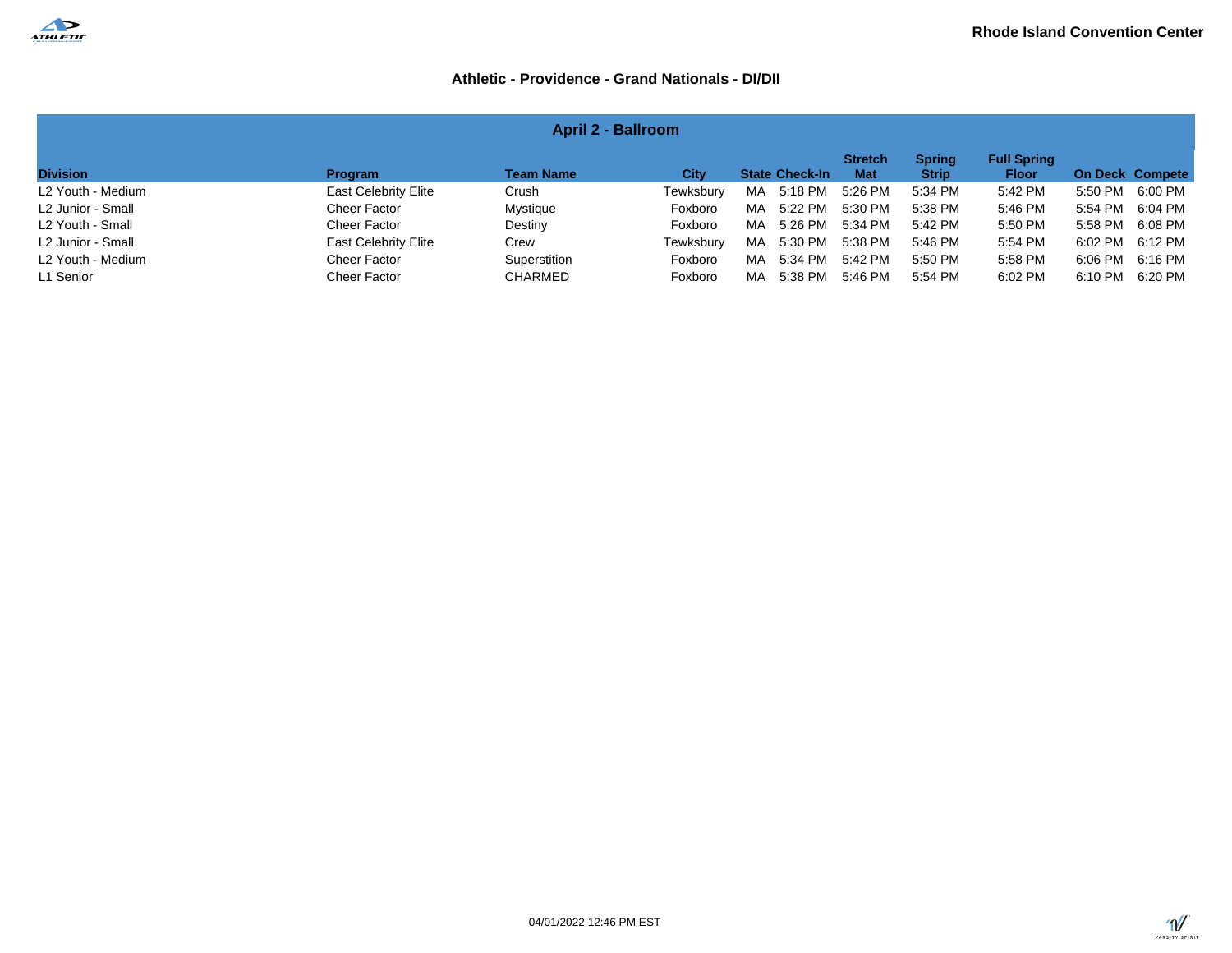

| <b>April 2 - Exhibit Hall</b> |                                 |                     |               |                |             |          |          |                                                           |         |                   |
|-------------------------------|---------------------------------|---------------------|---------------|----------------|-------------|----------|----------|-----------------------------------------------------------|---------|-------------------|
| <b>Division</b>               | Program                         | <b>Team Name</b>    | City          |                |             |          |          | State Check-In Stretch Mat Building Mat Full Spring Floor | Walk    | <b>Compete</b>    |
| L4 Junior - Medium            | <b>East Celebrity Elite</b>     | Wicked              | Tewksbury     | MA             | 7:33 AM     | 7:41 AM  | 7:49 AM  | 7:57 AM                                                   | 8:05 AM | 8:15 AM           |
| $L1 - U17$                    | East Celebrity Elite Manchester | Heartbreakers       | Manchester    | <b>CT</b>      | 7:37 AM     | 7:45 AM  | 7:53 AM  | 8:01 AM                                                   | 8:09 AM | 8:19 AM           |
| L4 Junior - Small             | East Celebrity Elite - CT       | <b>Starstruck</b>   | Waterford     | <b>CT</b>      | 7:41 AM     | 7:49 AM  | 7:57 AM  | 8:05 AM                                                   | 8:13 AM | 8:23 AM           |
| $L1 - U17$                    | <b>USA Wildcats</b>             | Explosion           | Waterbury     | СT             | 7:45 AM     | 7:53 AM  | 8:01 AM  | 8:09 AM                                                   | 8:17 AM | 8:27 AM           |
| L4 Junior - Small             | <b>Elite All Stars</b>          | Game Changers       | Cumberland    | R <sub>l</sub> | 7:49 AM     | 7:57 AM  | 8:05 AM  | 8:13 AM                                                   | 8:21 AM | 8:31 AM           |
| $L1 - U17$                    | East Celebrity Elite - Hingham  | Sparkle             | Hingham       | МA             | 7:53 AM     | 8:01 AM  | 8:09 AM  | 8:17 AM                                                   | 8:25 AM | 8:35 AM           |
| L4 Senior                     | <b>Bay State All Stars</b>      | Miss Rain           | Shrewsbury    | MA             | 7:57 AM     | 8:05 AM  | 8:13 AM  | 8:21 AM                                                   | 8:29 AM | 8:39 AM           |
| L4 - U19 Coed                 | East Celebrity Elite - Hingham  | Legends             | Hingham       | МA             | 8:01 AM     | 8:09 AM  | 8:17 AM  | 8:25 AM                                                   | 8:33 AM | 8:43 AM           |
| L4 Senior                     | <b>USA Wildcats</b>             | M <sub>4</sub>      | Waterbury     | СT             | 8:05 AM     | 8:13 AM  | 8:21 AM  | 8:29 AM                                                   | 8:37 AM | 8:47 AM           |
|                               | <b>BREAK</b>                    | <b>Break</b>        |               |                |             |          |          |                                                           |         | 8:51 AM           |
| L4 Senior                     | <b>East Celebrity Elite</b>     | <b>Bomb Girls</b>   | Tewksbury     | MA             | 8:13 AM     | 8:21 AM  | 8:29 AM  | 8:37 AM                                                   | 8:45 AM | 8:55 AM           |
| L2 - U17                      | Bay State NH                    | Weathergirls        | Dover         | NH.            | 8:17 AM     | 8:25 AM  | 8:33 AM  | 8:41 AM                                                   | 8:49 AM | 8:59 AM           |
|                               | <b>BREAK</b>                    | Break               |               |                |             |          |          |                                                           |         | 9:03 AM           |
| $L2 - U17$                    | <b>USA Wildcats</b>             | Lady Liberty        | Waterbury     | CT             | 8:25 AM     | 8:33 AM  | 8:41 AM  | 8:49 AM                                                   | 8:57 AM | 9:07 AM           |
|                               | <b>BREAK</b>                    | <b>Break</b>        |               |                |             |          |          |                                                           |         | 9:11 AM           |
| L2 - U17                      | <b>Spirit Central</b>           | <b>Black Tigers</b> | Worcester     | МA             | 8:33 AM     | 8:41 AM  | 8:49 AM  | 8:57 AM                                                   | 9:05 AM | 9:15 AM           |
| L5 Junior                     | <b>Cheer Factor</b>             | Xtraordinary        | Foxboro       | МA             | 8:37 AM     | 8:45 AM  | 8:53 AM  | 9:01 AM                                                   | 9:09 AM | 9:19 AM           |
| L2 - U17                      | <b>BSRI All Stars</b>           | <b>Black Savage</b> | Rumford       | RI             | 8:41 AM     | 8:49 AM  | 8:57 AM  | 9:05 AM                                                   | 9:13 AM | 9:23 AM           |
| L5 Junior                     | East Celebrity Elite - CT       | Spotlight           | Waterford     | СT             | 8:45 AM     | 8:53 AM  | 9:01 AM  | 9:09 AM                                                   | 9:17 AM | 9:27 AM           |
|                               | <b>BREAK</b>                    | <b>Break</b>        |               |                |             |          |          |                                                           |         | 9:31 AM           |
| L5 Junior                     | <b>East Celebrity Elite</b>     | Fierce 5            | Tewksbury     | MA             | 8:53 AM     | 9:01 AM  | 9:09 AM  | 9:17 AM                                                   | 9:25 AM | 9:35 AM           |
| L4 - U17                      | East Celebrity Elite Manchester | Fab4                | Manchester    | CT             | 8:57 AM     | 9:05 AM  | 9:13 AM  | 9:21 AM                                                   | 9:29 AM | 9:39 AM           |
| L5 Junior Coed                | <b>Bay State All Stars</b>      | Sky                 | Shrewsbury    | <b>MA</b>      | 9:01 AM     | 9:09 AM  | 9:17 AM  | 9:25 AM                                                   | 9:33 AM | 9:43 AM           |
| L4 - U17 Coed                 | <b>Spirit Central</b>           | Sabers              | Worcester     | MA             | 9:05 AM     | 9:13 AM  | 9:21 AM  | 9:29 AM                                                   | 9:37 AM | 9:47 AM           |
| L5 Junior Coed                | East Celebrity Elite - Hingham  | <b>Hot Shots</b>    | Hingham       | MA             | 9:09 AM     | 9:17 AM  | 9:25 AM  | 9:33 AM                                                   | 9:41 AM | 9:51 AM           |
|                               | <b>BREAK</b>                    | <b>Event Break</b>  |               |                |             |          |          |                                                           |         | 9:55 AM           |
| L6 Junior                     | Cheer Factor                    | <b>JUNIOR X</b>     | Foxboro       | <b>MA</b>      | 9:25 AM     | 9:33 AM  | 9:41 AM  | 9:49 AM                                                   | 9:57 AM | 10:07 AM          |
| $L3 - U17$                    | <b>USA Wildcats</b>             | JuCo                | Waterbury     | СT             | 9:29 AM     | 9:37 AM  | 9:45 AM  | 9:53 AM                                                   |         | 10:01 AM 10:11 AM |
| L6 Junior                     | <b>East Celebrity Elite</b>     | J-WOW               | Tewksbury     | MA             | 9:33 AM     | 9:41 AM  | 9:49 AM  | 9:57 AM                                                   |         | 10:05 AM 10:15 AM |
| $L3 - U17$                    | <b>Spirit Central</b>           | <b>White Tigers</b> | Worcester     | <b>MA</b>      | 9:37 AM     | 9:45 AM  | 9:53 AM  | 10:01 AM                                                  |         | 10:09 AM 10:19 AM |
| L5 Senior Coed                | <b>East Celebrity Elite</b>     | Royal 5             | Tewksbury     | MA             | 9:41 AM     | 9:49 AM  | 9:57 AM  | 10:05 AM                                                  |         | 10:13 AM 10:23 AM |
| $L3 - U17$                    | East Celebrity Elite Manchester | Royalty             | Manchester    | CT             | 9:45 AM     | 9:53 AM  | 10:01 AM | 10:09 AM                                                  |         | 10:17 AM 10:27 AM |
|                               | <b>BREAK</b>                    | <b>Break</b>        |               |                |             |          |          |                                                           |         | 10:31 AM          |
|                               | <b>BREAK</b>                    | <b>Break</b>        |               |                |             |          |          |                                                           |         | 10:35 AM          |
|                               | <b>BREAK</b>                    | Break               |               |                |             |          |          |                                                           |         | 10:39 AM          |
| $L3 - U17$                    | <b>Bay State All Stars</b>      | Shade               | Shrewsbury    | MA.            | 10:01 AM    | 10:09 AM | 10:17 AM | 10:25 AM                                                  |         | 10:33 AM 10:43 AM |
| L6 Senior - Small             | <b>Cheer Factor</b>             | <b>XFACTOR</b>      | Foxboro       | MA             | 10:05 AM    | 10:13 AM | 10:21 AM | 10:29 AM                                                  |         | 10:37 AM 10:47 AM |
| L3 - U17                      | <b>Empire All Stars</b>         | Royal Phoenix       | <b>Berlin</b> | СT             | 10:09 AM    | 10:17 AM | 10:25 AM | 10:33 AM                                                  |         | 10:41 AM 10:51 AM |
| L6 International Open - NT    | East Celebrity Elite - Hingham  | <b>Black Ice</b>    | Hingham       | MA.            | 10:13 AM    | 10:21 AM | 10:29 AM | 10:37 AM                                                  |         | 10:45 AM 10:55 AM |
|                               | <b>BREAK</b>                    | <b>Break</b>        |               |                |             |          |          |                                                           |         | 10:59 AM          |
| L6 International Open - NT    | Bay State NH                    | Aurora              | Dover         | NH.            | 10:21 AM    | 10:29 AM | 10:37 AM | 10:45 AM                                                  |         | 10:53 AM 11:03 AM |
| $L3 - U17$                    | <b>CT HART CHEER</b>            | <b>Dlamonds</b>     | West Hartford |                | CT 10:25 AM | 10:33 AM | 10:41 AM | 10:49 AM                                                  |         | 10:57 AM 11:07 AM |

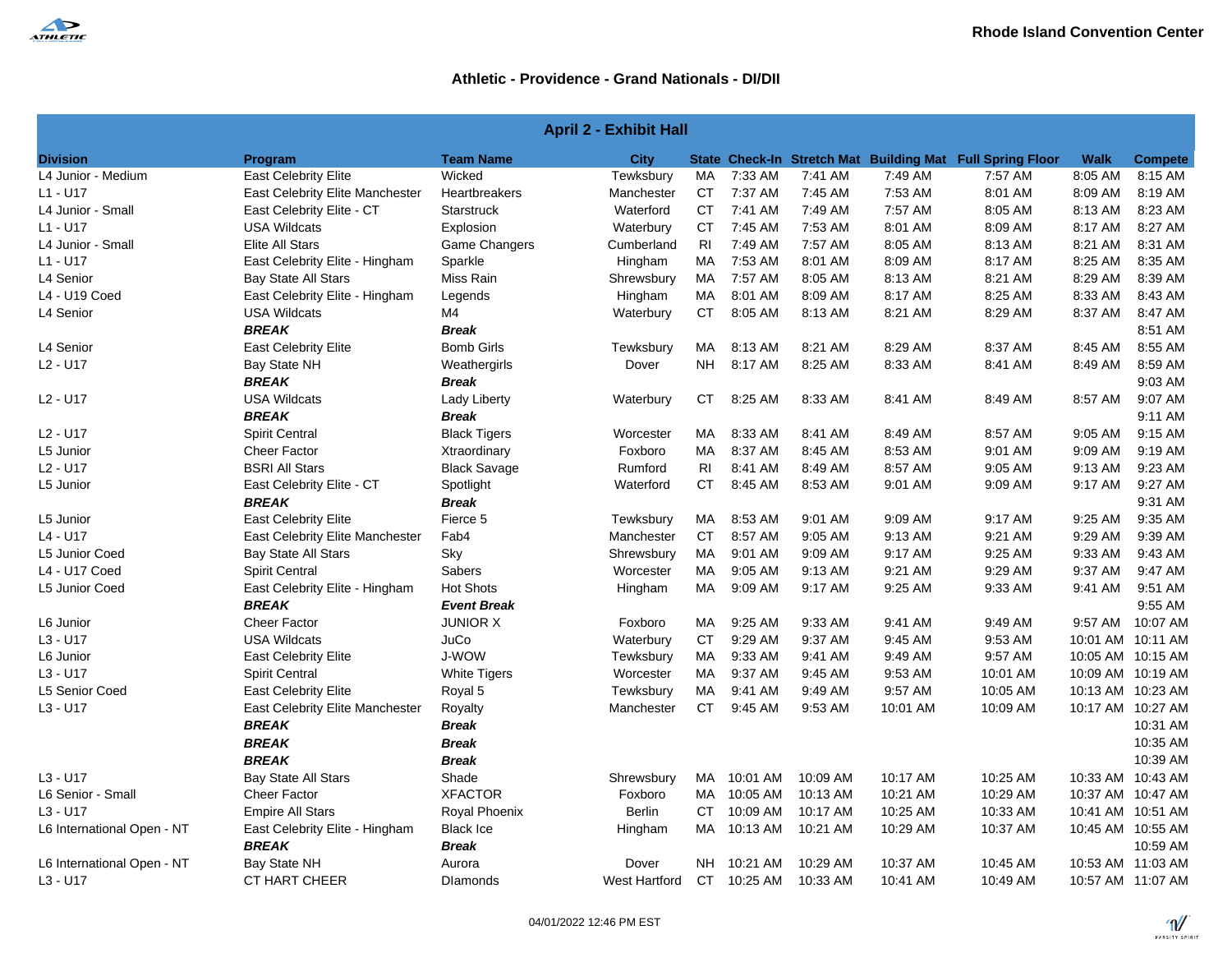

| <b>April 2 - Exhibit Hall</b>   |                                |                         |             |                |                      |          |          |                                                           |                   |                |
|---------------------------------|--------------------------------|-------------------------|-------------|----------------|----------------------|----------|----------|-----------------------------------------------------------|-------------------|----------------|
| <b>Division</b>                 | Program                        | <b>Team Name</b>        | <b>City</b> |                |                      |          |          | State Check-In Stretch Mat Building Mat Full Spring Floor | <b>Walk</b>       | <b>Compete</b> |
| L6 International Open - NT      | Bay State All Stars            | Suns                    | Shrewsbury  | MA             | 10:29 AM             | 10:37 AM | 10:45 AM | 10:53 AM                                                  | 11:01 AM 11:11 AM |                |
| L3 Junior - Medium              | <b>East Celebrity Elite</b>    | Wondergirls             | Tewksbury   |                | MA 10:33 AM          | 10:41 AM | 10:49 AM | 10:57 AM                                                  | 11:05 AM 11:15 AM |                |
| L6 International Open - NT      | Spirit Too                     | Lady Legends            | Greenwich   | <b>CT</b>      | 10:37 AM             | 10:45 AM | 10:53 AM | 11:01 AM                                                  | 11:09 AM 11:19 AM |                |
| L3 Junior - Medium              | East Celebrity Elite - Hingham | J3MS                    | Hingham     | MA             | 10:41 AM             | 10:49 AM | 10:57 AM | 11:05 AM                                                  | 11:13 AM 11:23 AM |                |
| L6 International Open - NT      | <b>Cheer Factor</b>            | Xclusive                | Foxboro     | MA             | 10:45 AM             | 10:53 AM | 11:01 AM | 11:09 AM                                                  | 11:17 AM 11:27 AM |                |
| L3 Junior - Small               | <b>East Celebrity Elite</b>    | Blackout                | Tewksbury   | MA             | 10:49 AM             | 10:57 AM | 11:05 AM | 11:13 AM                                                  | 11:21 AM 11:31 AM |                |
|                                 | <b>BREAK</b>                   | <b>Break</b>            |             |                |                      |          |          |                                                           |                   | 11:35 AM       |
| L3 Junior - Small               | <b>Cheer Factor</b>            | Prodigy                 | Foxboro     |                | MA 10:57 AM 11:05 AM |          | 11:13 AM | 11:21 AM                                                  | 11:29 AM 11:39 AM |                |
|                                 | <b>BREAK</b>                   | <b>Break</b>            |             |                |                      |          |          |                                                           |                   | 11:43 AM       |
| L3 Junior - Small               | <b>Elite All Stars</b>         | Dark Queens             | Cumberland  | RI             | 11:05 AM             | 11:13 AM | 11:21 AM | 11:29 AM                                                  | 11:37 AM 11:47 AM |                |
| L6 International Open Coed - NT | <b>East Celebrity Elite</b>    | <b>SWAT</b>             | Tewksbury   |                | MA 11:09 AM 11:17 AM |          | 11:25 AM | 11:33 AM                                                  | 11:41 AM 11:51 AM |                |
|                                 | <b>BREAK</b>                   | <b>Event Break</b>      |             |                |                      |          |          |                                                           |                   | 11:55 AM       |
|                                 | <b>BREAK</b>                   | <b>Break</b>            |             |                |                      |          |          |                                                           |                   | 12:07 PM       |
| L3 Senior                       | East Celebrity Elite - CT      | Superstars              | Waterford   |                | CT 11:29 AM          | 11:37 AM | 11:45 AM | 11:53 AM                                                  | 12:01 PM 12:11 PM |                |
| L5 Senior                       | <b>Spirit Central</b>          | <b>Bengals</b>          | Worcester   |                | MA 11:33 AM          | 11:41 AM | 11:49 AM | 11:57 AM                                                  | 12:05 PM 12:15 PM |                |
| L <sub>3</sub> Senior           | <b>Cheer Factor</b>            | <b>XTRAVAGANT</b>       | Foxboro     |                | MA 11:37 AM 11:45 AM |          | 11:53 AM | 12:01 PM                                                  | 12:09 PM 12:19 PM |                |
| L6 Senior - Medium              | <b>East Celebrity Elite</b>    | <b>Bombshells</b>       | Tewksbury   |                | MA 11:41 AM          | 11:49 AM | 11:57 AM | 12:05 PM                                                  | 12:13 PM 12:23 PM |                |
| L4.2 Senior - Medium            | <b>East Celebrity Elite</b>    | <b>Rebels</b>           | Tewksbury   |                | MA 11:45 AM          | 11:53 AM | 12:01 PM | 12:09 PM                                                  | 12:17 PM 12:27 PM |                |
| L6 Senior Coed Open - Small     | <b>Bay State All Stars</b>     | Surge                   | Shrewsbury  |                | MA 11:49 AM 11:57 AM |          | 12:05 PM | 12:13 PM                                                  | 12:21 PM 12:31 PM |                |
| L4.2 Senior - Small             | <b>East Celebrity Elite</b>    | Angels                  | Tewksbury   |                | MA 11:53 AM          | 12:01 PM | 12:09 PM | 12:17 PM                                                  | 12:25 PM 12:35 PM |                |
| L6 Senior Coed Open - Small     | <b>USA Wildcats</b>            | <b>Senior Elite</b>     | Waterbury   |                | CT 11:57 AM          | 12:05 PM | 12:13 PM | 12:21 PM                                                  | 12:29 PM 12:39 PM |                |
| L4.2 Senior - Small             | <b>Bay State NH</b>            | Forecast                | Dover       | NH.            | 12:01 PM             | 12:09 PM | 12:17 PM | 12:25 PM                                                  | 12:33 PM 12:43 PM |                |
| L6 Senior Open                  | <b>Maine Stars</b>             | Glory                   | Eliot       | ME             | 12:05 PM             | 12:13 PM | 12:21 PM | 12:29 PM                                                  | 12:37 PM 12:47 PM |                |
| L4.2 Senior - Small             | East Celebrity Elite - Hingham | Ice Queens              | Hingham     | MA             | 12:09 PM             | 12:17 PM | 12:25 PM | 12:33 PM                                                  | 12:41 PM 12:51 PM |                |
|                                 | <b>BREAK</b>                   | <b>Lunch Break</b>      |             |                |                      |          |          |                                                           |                   | 12:55 PM       |
| L6 Senior Coed - Small          | East Celebrity Elite - Hingham | <b>Black Diamonds</b>   | Hingham     | MA.            | 1:03 PM              | 1:11 PM  | 1:19 PM  | 1:27 PM                                                   | 1:35 PM           | 1:45 PM        |
| L4.2 Senior Coed                | Elite All Stars                | Ringmasters             | Cumberland  | R <sub>1</sub> | 1:07 PM              | 1:15 PM  | 1:23 PM  | 1:31 PM                                                   | 1:39 PM           | 1:49 PM        |
| L6 Senior Coed - Small          | <b>East Celebrity Elite</b>    | <b>Bomb Squad</b>       | Tewksbury   | МA             | 1:11 PM              | 1:19 PM  | 1:27 PM  | 1:35 PM                                                   | 1:43 PM           | 1:53 PM        |
| L <sub>3</sub> Youth            | <b>East Celebrity Elite</b>    | Fireflies               | Tewksbury   | <b>MA</b>      | 1:15 PM              | 1:23 PM  | 1:31 PM  | 1:39 PM                                                   | 1:47 PM           | 1:57 PM        |
|                                 | <b>BREAK</b>                   | <b>Break</b>            |             |                |                      |          |          |                                                           |                   | 2:01 PM        |
| L <sub>3</sub> Youth            | East Celebrity Elite - CT      | <b>VIP</b>              | Waterford   | CT.            | 1:23 PM              | 1:31 PM  | 1:39 PM  | 1:47 PM                                                   | 1:55 PM           | 2:05 PM        |
|                                 | <b>BREAK</b>                   | <b>Break</b>            |             |                |                      |          |          |                                                           |                   | 2:09 PM        |
| L3 Youth                        | <b>Cheer Factor</b>            | <b>FANTASY</b>          | Foxboro     | MA             | 1:31 PM              | 1:39 PM  | 1:47 PM  | 1:55 PM                                                   | 2:03 PM           | 2:13 PM        |
|                                 | <b>BREAK</b>                   | <b>Event Break</b>      |             |                |                      |          |          |                                                           |                   | 2:17 PM        |
| L6 Junior Coed - D2             | <b>TSC All Stars</b>           | Code Black              | Morton      | <b>PA</b>      | 1:47 PM              | 1:55 PM  | 2:03 PM  | 2:11 PM                                                   | 2:19 PM           | 2:29 PM        |
| L3 Junior - D2 - Medium         | <b>TSC All Stars</b>           | Wicked                  | Morton      | <b>PA</b>      | 1:51 PM              | 1:59 PM  | 2:07 PM  | 2:15 PM                                                   | 2:23 PM           | 2:33 PM        |
| L4 Senior Coed - D2             | <b>Maine Stars</b>             | Maine Stars C4 Warriors | Eliot       | ME             | 1:55 PM              | 2:03 PM  | 2:11 PM  | 2:19 PM                                                   | 2:27 PM           | 2:37 PM        |
| L3 Junior - D2 - Medium         | East Jersey Elite              | <b>Black Diamonds</b>   | Bayonne     | NJ.            | 1:59 PM              | 2:07 PM  | 2:15 PM  | 2:23 PM                                                   | 2:31 PM           | 2:41 PM        |
| L4 Senior Coed - D2             | Spirit Too                     | Code Black              | Greenwich   | СT             | 2:03 PM              | 2:11 PM  | 2:19 PM  | 2:27 PM                                                   | 2:35 PM           | 2:45 PM        |
| L3 Junior - D2 - Small          | <b>BSRI All Stars</b>          | <b>Black Jacks</b>      | Rumford     | RI             | 2:07 PM              | 2:15 PM  | 2:23 PM  | 2:31 PM                                                   | 2:39 PM           | 2:49 PM        |
| L4 Senior Coed - D2             | <b>Express Cheer Force</b>     | Platinum                | Milford     | MA             | 2:11 PM              | 2:19 PM  | 2:27 PM  | 2:35 PM                                                   | 2:43 PM           | 2:53 PM        |
| L3 Junior - D2 - Small          | <b>Cheer UP Athletics</b>      | Karma                   | Providence  | RI             | 2:15 PM              | 2:23 PM  | 2:31 PM  | 2:39 PM                                                   | 2:47 PM           | 2:57 PM        |

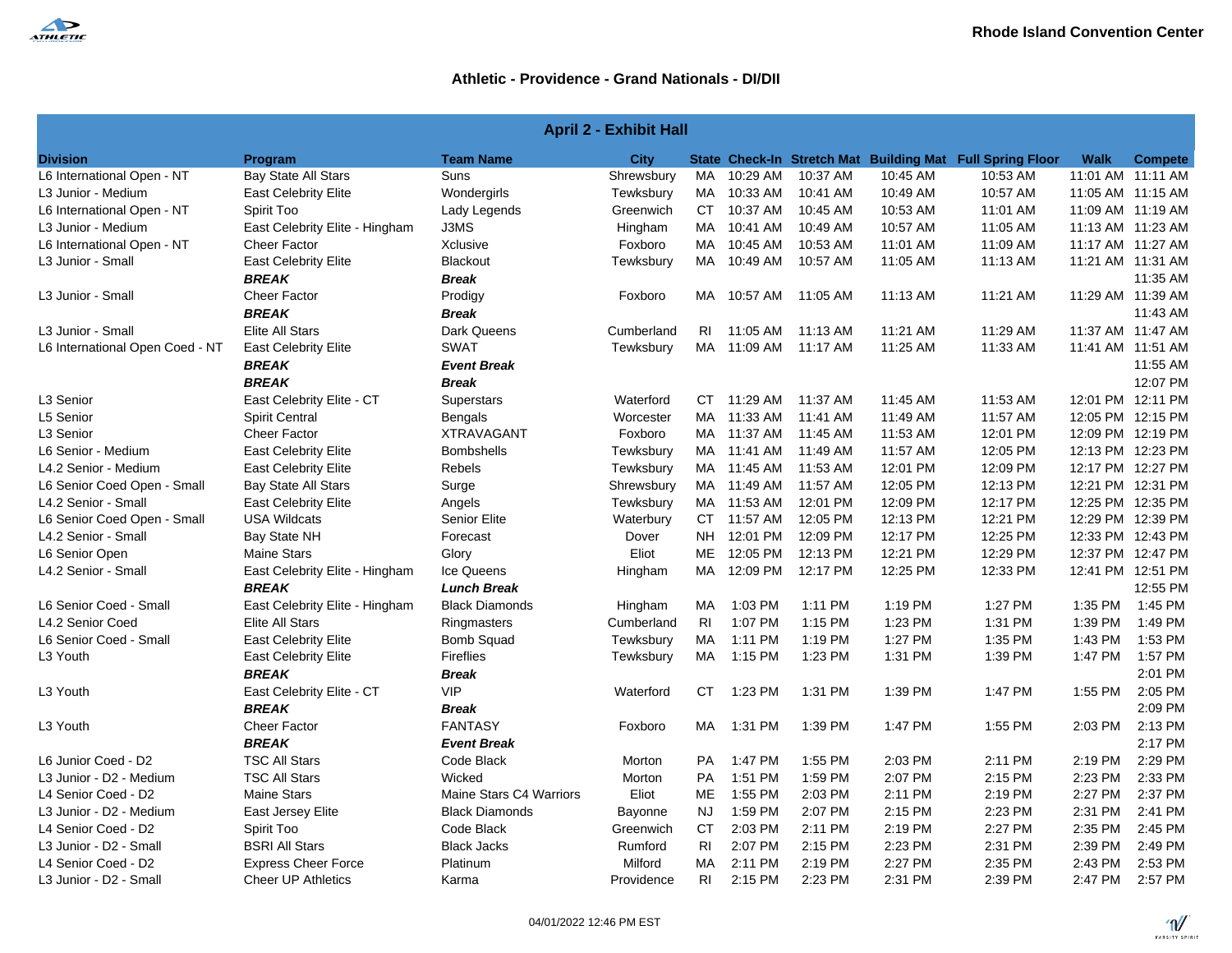

| <b>April 2 - Exhibit Hall</b> |                               |                         |             |           |         |         |         |                                                           |             |                |  |
|-------------------------------|-------------------------------|-------------------------|-------------|-----------|---------|---------|---------|-----------------------------------------------------------|-------------|----------------|--|
| <b>Division</b>               | Program                       | <b>Team Name</b>        | <b>City</b> |           |         |         |         | State Check-In Stretch Mat Building Mat Full Spring Floor | <b>Walk</b> | <b>Compete</b> |  |
| L4 Senior Coed - D2           | <b>Quest Athletics</b>        | <b>Bomb Squad</b>       | Pine Bush   | <b>NY</b> | 2:19 PM | 2:27 PM | 2:35 PM | 2:43 PM                                                   | 2:51 PM     | 3:01 PM        |  |
| L3 Junior - D2 - Small        | <b>Liberty All Stars</b>      | <b>DIVAS</b>            | Jersey City | NJ        | 2:23 PM | 2:31 PM | 2:39 PM | 2:47 PM                                                   | 2:55 PM     | 3:05 PM        |  |
| L5 Senior Open - D2           | <b>TSC All Stars</b>          | <b>Black Diamonds</b>   | Morton      | <b>PA</b> | 2:27 PM | 2:35 PM | 2:43 PM | 2:51 PM                                                   | 2:59 PM     | 3:09 PM        |  |
|                               | <b>BREAK</b>                  | <b>Break</b>            |             |           |         |         |         |                                                           |             | 3:13 PM        |  |
| L5 Senior Open - D2           | <b>Bravo All Stars</b>        | Queen B's               | Woburn      | MA        | 2:35 PM | 2:43 PM | 2:51 PM | 2:59 PM                                                   | 3:07 PM     | 3:17 PM        |  |
|                               | <b>BREAK</b>                  | <b>Break</b>            |             |           |         |         |         |                                                           |             | 3:21 PM        |  |
| L4 Junior - D2                | <b>Maine Stars</b>            | Maine Stars J4 Savage   | Eliot       | ME        | 2:43 PM | 2:51 PM | 2:59 PM | 3:07 PM                                                   | 3:15 PM     | 3:25 PM        |  |
| L3 Junior - D2 - Small        | Spirit Too                    | Ice                     | Greenwich   | <b>CT</b> | 2:47 PM | 2:55 PM | 3:03 PM | 3:11 PM                                                   | 3:19 PM     | 3:29 PM        |  |
| L4 Junior - D2                | Big 10 Cheer                  | Force                   | Hermon      | ME        | 2:51 PM | 2:59 PM | 3:07 PM | 3:15 PM                                                   | 3:23 PM     | 3:33 PM        |  |
| L3 Junior - D2 - Small        | <b>Express Cheer Force</b>    | Purple Reign            | Milford     | MA        | 2:55 PM | 3:03 PM | 3:11 PM | 3:19 PM                                                   | 3:27 PM     | 3:37 PM        |  |
|                               | <b>BREAK</b>                  | <b>Break</b>            |             |           |         |         |         |                                                           |             | 3:41 PM        |  |
| L4 Junior - D2                | <b>TSC All Stars</b>          | <b>Blackout</b>         | Morton      | <b>PA</b> | 3:03 PM | 3:11 PM | 3:19 PM | 3:27 PM                                                   | 3:35 PM     | 3:45 PM        |  |
| L3 Senior Coed - D2           | <b>Central Mass Athletics</b> | <b>Diamond Cats</b>     | Webster     | <b>MA</b> | 3:07 PM | 3:15 PM | 3:23 PM | 3:31 PM                                                   | 3:39 PM     | 3:49 PM        |  |
| L4 Senior - D2                | East Jersey Elite             | <b>Blackout</b>         | Bayonne     | <b>NJ</b> | 3:11 PM | 3:19 PM | 3:27 PM | 3:35 PM                                                   | 3:43 PM     | 3:53 PM        |  |
|                               | <b>BREAK</b>                  | <b>Event Break</b>      |             |           |         |         |         |                                                           |             | 3:57 PM        |  |
| L4.2 Senior Coed - D2         | <b>Maine Stars</b>            | Maine Stars 4.2 Legends | Eliot       | ME        | 3:27 PM | 3:35 PM | 3:43 PM | 3:51 PM                                                   | 3:59 PM     | 4:09 PM        |  |
| L4 Senior - D2                | <b>Cheer UP Athletics</b>     | <b>Reckless</b>         | Providence  | RI.       | 3:31 PM | 3:39 PM | 3:47 PM | 3:55 PM                                                   | 4:03 PM     | 4:13 PM        |  |
| L4.2 Senior - D2              | <b>True Allstars</b>          | Trinity                 | Wyckoff     | <b>NJ</b> | 3:35 PM | 3:43 PM | 3:51 PM | 3:59 PM                                                   | 4:07 PM     | 4:17 PM        |  |
| L4 Senior - D2                | <b>Cheer Legacy Allstars</b>  | Queens                  | Cranford    | <b>NJ</b> | 3:39 PM | 3:47 PM | 3:55 PM | 4:03 PM                                                   | 4:11 PM     | 4:21 PM        |  |
| L4.2 Senior - D2              | <b>TSC All Stars</b>          | <b>Black Ops</b>        | Morton      | <b>PA</b> | 3:43 PM | 3:51 PM | 3:59 PM | 4:07 PM                                                   | 4:15 PM     | 4:25 PM        |  |
| L4 Senior Open - D2           | Big 10 Cheer                  | <b>BLACKOUT</b>         | Hermon      | ME        | 3:47 PM | 3:55 PM | 4:03 PM | 4:11 PM                                                   | 4:19 PM     | 4:29 PM        |  |
| L4.2 Senior - D2              | East Jersey Elite             | Lady Black              | Bayonne     | <b>NJ</b> | 3:51 PM | 3:59 PM | 4:07 PM | 4:15 PM                                                   | 4:23 PM     | 4:33 PM        |  |
| L4 Senior Open - D2           | <b>BSRI All Stars</b>         | Code Black              | Rumford     | <b>RI</b> | 3:55 PM | 4:03 PM | 4:11 PM | 4:19 PM                                                   | 4:27 PM     | 4:37 PM        |  |
| L3 Senior - D2                | <b>Bravo All Stars</b>        | <b>Bellas</b>           | Woburn      | МA        | 3:59 PM | 4:07 PM | 4:15 PM | 4:23 PM                                                   | 4:31 PM     | 4:41 PM        |  |
| L5 Senior Coed - D2           | <b>Quest Athletics</b>        | <b>Black Ops</b>        | Pine Bush   | <b>NY</b> | 4:03 PM | 4:11 PM | 4:19 PM | 4:27 PM                                                   | 4:35 PM     | 4:45 PM        |  |
| L3 Senior - D2                | <b>Cheer UP Athletics</b>     | Wicked                  | Providence  | <b>RI</b> | 4:07 PM | 4:15 PM | 4:23 PM | 4:31 PM                                                   | 4:39 PM     | 4:49 PM        |  |
|                               | <b>BREAK</b>                  | <b>Break</b>            |             |           |         |         |         |                                                           |             | 4:53 PM        |  |
| L3 Senior - D2                | <b>True Allstars</b>          | LOYALTY                 | Wyckoff     | <b>NJ</b> | 4:15 PM | 4:23 PM | 4:31 PM | 4:39 PM                                                   | 4:47 PM     | 4:57 PM        |  |
| L5 Senior Coed - D2           | <b>TSC All Stars</b>          | Midnight                | Morton      | <b>PA</b> | 4:19 PM | 4:27 PM | 4:35 PM | 4:43 PM                                                   | 4:51 PM     | 5:01 PM        |  |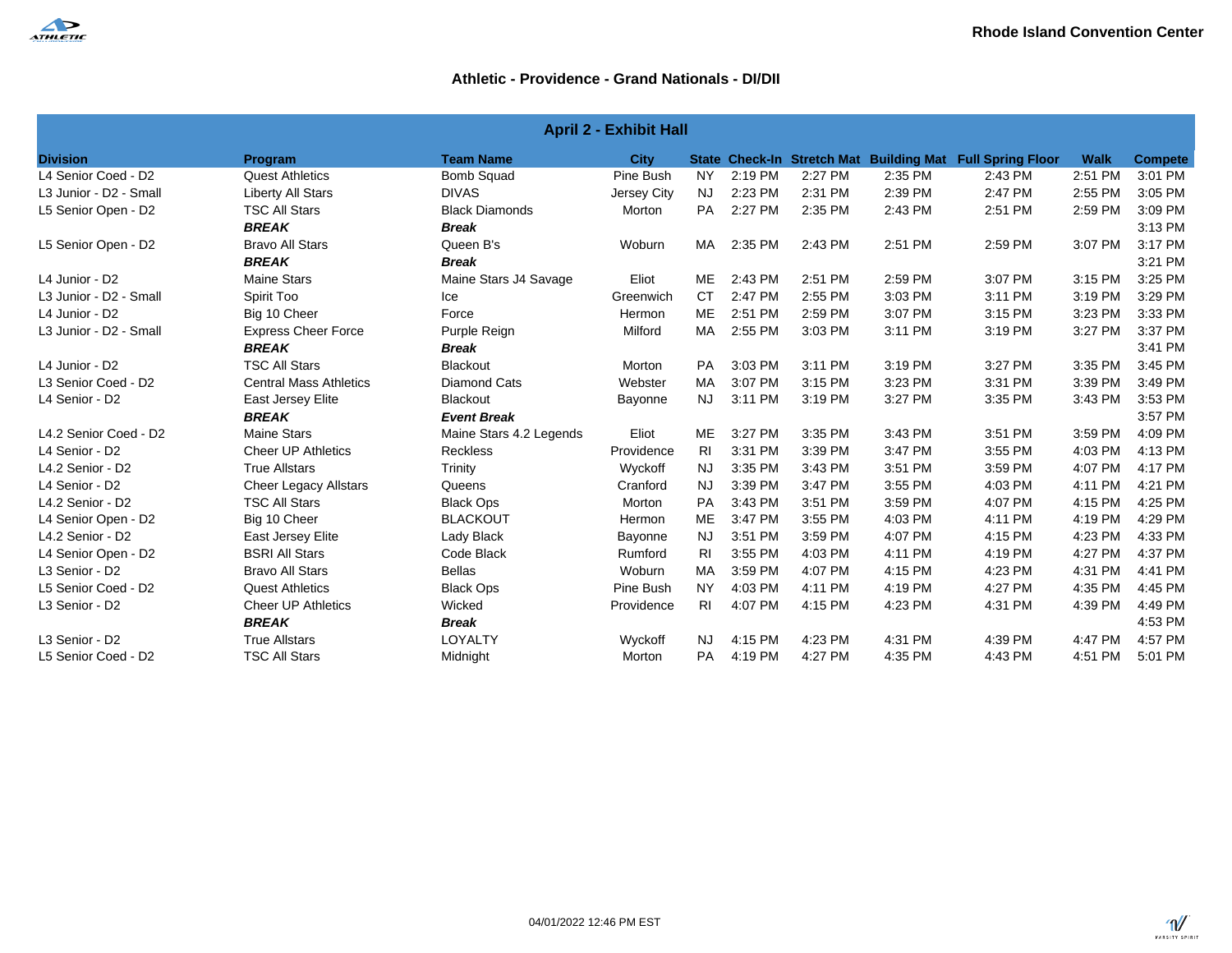

| <b>April 3 - Ballroom</b>             |                               |                           |                      |                |             |          |                                         |                          |         |                        |
|---------------------------------------|-------------------------------|---------------------------|----------------------|----------------|-------------|----------|-----------------------------------------|--------------------------|---------|------------------------|
| <b>Division</b>                       | Program                       | <b>Team Name</b>          | <b>City</b>          |                |             |          | State Check-In Stretch Mat Spring Strip | <b>Full Spring Floor</b> |         | <b>On Deck Compete</b> |
| L1 Junior - D2                        | <b>Liberty All Stars</b>      | Envy                      | Jersey City          | <b>NJ</b>      | 7:33 AM     | 7:41 AM  | 7:49 AM                                 | 7:57 AM                  | 8:05 AM | 8:15 AM                |
| L2 Junior - D2 - Medium               | <b>Maine Stars</b>            | <b>Maine Stars Brave</b>  | Eliot                | ME             | 7:37 AM     | 7:45 AM  | 7:53 AM                                 | 8:01 AM                  | 8:09 AM | 8:19 AM                |
| L1 Junior - D2                        | <b>Cheer Legacy Allstars</b>  | Crowns                    | Cranford             | <b>NJ</b>      | 7:41 AM     | 7:49 AM  | 7:57 AM                                 | 8:05 AM                  | 8:13 AM | 8:23 AM                |
| L2 Junior - D2 - Medium               | <b>True Allstars</b>          | Faith                     | Wyckoff              | <b>NJ</b>      | 7:45 AM     | 7:53 AM  | 8:01 AM                                 | 8:09 AM                  | 8:17 AM | 8:27 AM                |
| L1 Junior - D2                        | <b>Athletix United</b>        | Sparks                    | Webster              | MA             | 7:49 AM     | 7:57 AM  | 8:05 AM                                 | 8:13 AM                  | 8:21 AM | 8:31 AM                |
| L2 Junior - D2 - Medium               | <b>Empire All Stars</b>       | Queens                    | <b>Berlin</b>        | <b>CT</b>      | 7:53 AM     | 8:01 AM  | 8:09 AM                                 | 8:17 AM                  | 8:25 AM | 8:35 AM                |
| L1 Junior - D2                        | <b>BSRI All Stars</b>         | <b>Black Ice</b>          | Rumford              | RI             | 7:57 AM     | 8:05 AM  | 8:13 AM                                 | 8:21 AM                  | 8:29 AM | 8:39 AM                |
|                                       | BREAK                         | <b>Break</b>              |                      |                |             |          |                                         |                          |         | 8:43 AM                |
| L1 Junior - D2                        | <b>PTC Allstars</b>           | Epic                      | Danbury              | <b>CT</b>      | 8:05 AM     | 8:13 AM  | 8:21 AM                                 | 8:29 AM                  | 8:37 AM | 8:47 AM                |
| L2 Junior - D2 - Small - A            | Big 10 Cheer                  | Illusion                  | Hermon               | <b>ME</b>      | 8:09 AM     | 8:17 AM  | 8:25 AM                                 | 8:33 AM                  | 8:41 AM | 8:51 AM                |
| L1 Mini - D2                          | <b>Maine Stars</b>            | Maine Stars Mini HotShots | Eliot                | ME             | 8:13 AM     | 8:21 AM  | 8:29 AM                                 | 8:37 AM                  | 8:45 AM | 8:55 AM                |
| L2 Junior - D2 - Small - A            | <b>Express Cheer Force</b>    | <b>Diamonds</b>           | Milford              | MA             | 8:17 AM     | 8:25 AM  | 8:33 AM                                 | 8:41 AM                  | 8:49 AM | 8:59 AM                |
| L1 Youth - D2                         | <b>TSC All Stars</b>          | <b>Blackjacks</b>         | Morton               | <b>PA</b>      | 8:21 AM     | 8:29 AM  | 8:37 AM                                 | 8:45 AM                  | 8:53 AM | 9:03 AM                |
| L2 Junior - D2 - Small - A            | Spirit Too                    | Radiance                  | Greenwich            | <b>CT</b>      | 8:25 AM     | 8:33 AM  | 8:41 AM                                 | 8:49 AM                  | 8:57 AM | 9:07 AM                |
| L1 Youth - D2                         | <b>Bravo All Stars</b>        | <b>Miss Majesty</b>       | Woburn               | <b>MA</b>      | 8:29 AM     | 8:37 AM  | 8:45 AM                                 | 8:53 AM                  | 9:01 AM | 9:11 AM                |
| L2 Junior - D2 - Small - A            | <b>Cheer Legacy Allstars</b>  | Majesty                   | Cranford             | <b>NJ</b>      | 8:33 AM     | 8:41 AM  | 8:49 AM                                 | 8:57 AM                  | 9:05 AM | 9:15 AM                |
| L1 Youth - D2                         | <b>Cheer UP Athletics</b>     | Twilight                  | Providence           | R <sub>l</sub> | 8:37 AM     | 8:45 AM  | 8:53 AM                                 | 9:01 AM                  | 9:09 AM | 9:19 AM                |
| L2 Junior - D2 - Small - A            | <b>Athletix United</b>        | <b>Hot Tamales</b>        | Webster              | МA             | 8:41 AM     | 8:49 AM  | 8:57 AM                                 | 9:05 AM                  | 9:13 AM | 9:23 AM                |
|                                       | <b>BREAK</b>                  | <b>Break</b>              |                      |                |             |          |                                         |                          |         | 9:27 AM                |
| L <sub>2</sub> Youth - D <sub>2</sub> | <b>Bravo All Stars</b>        | Royalty                   | Woburn               | MA             | 8:49 AM     | 8:57 AM  | 9:05 AM                                 | 9:13 AM                  | 9:21 AM | 9:31 AM                |
| L1 Youth - D2                         | Big 10 Cheer                  | <b>DREAM</b>              | Hermon               | ME             | 8:53 AM     | 9:01 AM  | 9:09 AM                                 | 9:17 AM                  | 9:25 AM | 9:35 AM                |
| L2 Youth - D2                         | <b>BSRI All Stars</b>         | <b>Black Diamonds</b>     | Rumford              | <b>RI</b>      | 8:57 AM     | 9:05 AM  | 9:13 AM                                 | 9:21 AM                  | 9:29 AM | 9:39 AM                |
|                                       | <b>BREAK</b>                  | <b>Break</b>              |                      |                |             |          |                                         |                          |         | 9:43 AM                |
| L2 Youth - D2                         | <b>Express Cheer Force</b>    | Onyx                      | Milford              | МA             | 9:05 AM     | 9:13 AM  | 9:21 AM                                 | 9:29 AM                  | 9:37 AM | 9:47 AM                |
|                                       | <b>BREAK</b>                  | <b>Break</b>              |                      |                |             |          |                                         |                          |         | 9:51 AM                |
| L2 Youth - D2                         | <b>TSC All Stars</b>          | <b>Black Magic</b>        | Morton               | PA             | 9:13 AM     | 9:21 AM  | 9:29 AM                                 | 9:37 AM                  | 9:45 AM | 9:55 AM                |
| L1 Senior - D2                        | <b>Cheer UP Athletics</b>     | <b>Ruthless</b>           | Providence           | RI.            | 9:17 AM     | 9:25 AM  | 9:33 AM                                 | 9:41 AM                  | 9:49 AM | 9:59 AM                |
|                                       | <b>BREAK</b>                  | <b>Awards</b>             |                      |                |             |          |                                         |                          |         | 10:03 AM               |
|                                       | <b>BREAK</b>                  | <b>Awards</b>             |                      |                |             |          |                                         |                          |         | 10:38 AM               |
| L2 Junior - D2 - Small - B            | <b>CT HART CHEER</b>          | Queens of Hart            | <b>West Hartford</b> | <b>CT</b>      | 10:31 AM    | 10:39 AM | 10:47 AM                                | 10:55 AM                 |         | 11:03 AM 11:13 AM      |
|                                       | <b>BREAK</b>                  | <b>Break</b>              |                      |                |             |          |                                         |                          |         | 11:17 AM               |
| L2 Junior - D2 - Small - B            | <b>Quest Athletics</b>        | <b>SWAT Team</b>          | Pine Bush            | NY I           | 10:39 AM    | 10:47 AM | 10:55 AM                                | 11:03 AM                 |         | 11:11 AM 11:21 AM      |
|                                       | <b>BREAK</b>                  | <b>Break</b>              |                      |                |             |          |                                         |                          |         | 11:25 AM               |
| L2 Junior - D2 - Small - B            | <b>PTC Allstars</b>           | Elite                     | Danbury              | CT.            | 10:47 AM    | 10:55 AM | 11:03 AM                                | 11:11 AM                 |         | 11:19 AM 11:29 AM      |
|                                       | <b>BREAK</b>                  | <b>Break</b>              |                      |                |             |          |                                         |                          |         | 11:33 AM               |
| L2 Junior - D2 - Small - B            | <b>Central Mass Athletics</b> | Ruby                      | Webster              | MA             | 10:55 AM    | 11:03 AM | 11:11 AM                                | 11:19 AM                 |         | 11:27 AM 11:37 AM      |
|                                       | <b>BREAK</b>                  | <b>Break</b>              |                      |                |             |          |                                         |                          |         | 11:41 AM               |
| L2 Junior - D2 - Small - B            | <b>Bravo All Stars</b>        | Jewels                    | Woburn               |                | MA 11:03 AM | 11:11 AM | 11:19 AM                                | 11:27 AM                 |         | 11:35 AM 11:45 AM      |
|                                       | <b>BREAK</b>                  | <b>Break</b>              |                      |                |             |          |                                         |                          |         | 11:49 AM               |
| L2 Senior - D2                        | <b>Bravo All Stars</b>        | Lady Legends              | Woburn               | MA             | 11:11 AM    | 11:19 AM | 11:27 AM                                | 11:35 AM                 |         | 11:43 AM 11:53 AM      |
|                                       | <b>BREAK</b>                  | <b>Break</b>              |                      |                |             |          |                                         |                          |         | 11:57 AM               |
| L1 Youth                              | <b>Cheer Factor</b>           | Illusion                  | Foxboro              |                | MA 11:19 AM | 11:27 AM | 11:35 AM                                | 11:43 AM                 |         | 11:51 AM 12:01 PM      |
|                                       |                               |                           |                      |                |             |          |                                         |                          |         |                        |

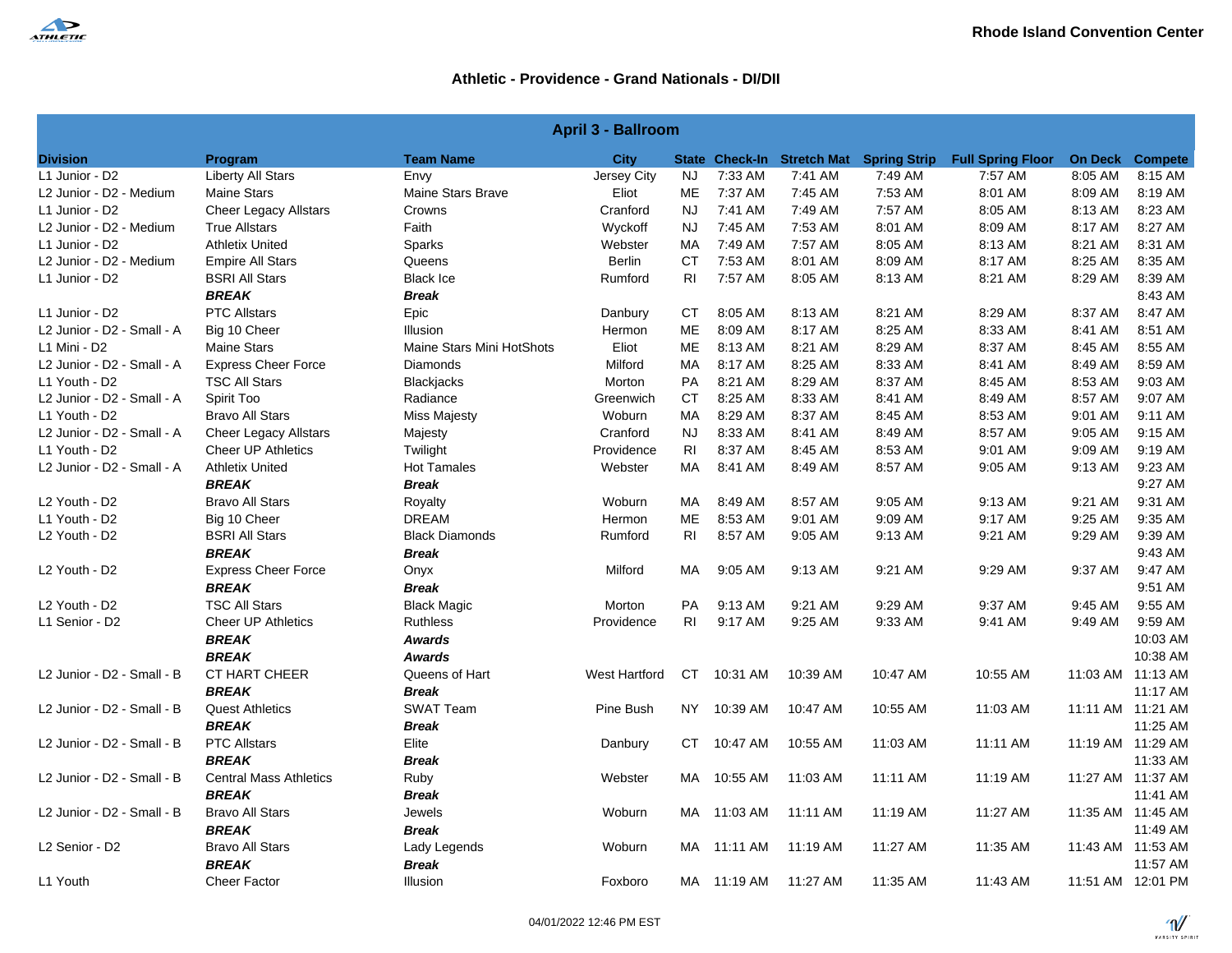

|                     | <b>April 3 - Ballroom</b>       |                     |             |           |          |                            |                     |                          |          |                        |  |
|---------------------|---------------------------------|---------------------|-------------|-----------|----------|----------------------------|---------------------|--------------------------|----------|------------------------|--|
| <b>Division</b>     | Program                         | <b>Team Name</b>    | <b>City</b> |           |          | State Check-In Stretch Mat | <b>Spring Strip</b> | <b>Full Spring Floor</b> |          | <b>On Deck Compete</b> |  |
| L1 Tiny             | <b>Bay State All Stars</b>      | <b>Bolts</b>        | Shrewsbury  | MA        | 11:23 AM | 11:31 AM                   | 11:39 AM            | 11:47 AM                 |          | 11:55 AM 12:05 PM      |  |
| L1 Youth            | East Celebrity Elite - CT       | Stardust            | Waterford   | <b>CT</b> | 11:27 AM | 11:35 AM                   | 11:43 AM            | 11:51 AM                 |          | 11:59 AM 12:09 PM      |  |
| L1 Mini             | <b>Cheer Factor</b>             | <b>MARVELS</b>      | Foxboro     | MA        | 11:31 AM | 11:39 AM                   | 11:47 AM            | 11:55 AM                 |          | 12:03 PM 12:13 PM      |  |
| L1 Youth            | <b>Spirit Central</b>           | <b>Gold Tigers</b>  | Worcester   | MA        | 11:35 AM | 11:43 AM                   | 11:51 AM            | 11:59 AM                 |          | 12:07 PM 12:17 PM      |  |
| L1 Mini             | East Celebrity Elite - CT       | Paparazzi           | Waterford   | CT.       | 11:39 AM | 11:47 AM                   | 11:55 AM            | 12:03 PM                 |          | 12:11 PM 12:21 PM      |  |
| L1 Junior           | <b>Premier Spirit Athletics</b> | <b>ROYAL</b>        | Weymouth    | MA        | 11:43 AM | 11:51 AM                   | 11:59 AM            | 12:07 PM                 |          | 12:15 PM 12:25 PM      |  |
| L1 Mini             | <b>East Celebrity Elite</b>     | <b>Cherry Bombs</b> | Tewksbury   | MA        | 11:47 AM | 11:55 AM                   | 12:03 PM            | 12:11 PM                 |          | 12:19 PM 12:29 PM      |  |
| L1 Junior           | Elite All Stars                 | Candy Crew          | Cumberland  | RI.       | 11:51 AM | 11:59 AM                   | 12:07 PM            | 12:15 PM                 |          | 12:23 PM 12:33 PM      |  |
|                     | <b>BREAK</b>                    | <b>Break</b>        |             |           |          |                            |                     |                          |          | 12:37 PM               |  |
|                     | <b>BREAK</b>                    | <b>Break</b>        |             |           |          |                            |                     |                          |          | 12:41 PM               |  |
|                     | <b>BREAK</b>                    | <b>Break</b>        |             |           |          |                            |                     |                          |          | 12:45 PM               |  |
| L1 Junior           | <b>Cheer Factor</b>             | Dream               | Foxboro     | MA        | 12:07 PM | 12:15 PM                   | 12:23 PM            | 12:31 PM                 | 12:39 PM | 12:49 PM               |  |
|                     | <b>BREAK</b>                    | <b>Lunch Break</b>  |             |           |          |                            |                     |                          |          | 12:53 PM               |  |
|                     | <b>BREAK</b>                    | Awards              |             |           |          |                            |                     |                          |          | 1:13 PM                |  |
| L2 Junior - Medium  | Cheer Factor                    | Prophecy            | Foxboro     | MA        | 12:56 PM | 1:04 PM                    | 1:12 PM             | 1:20 PM                  | 1:28 PM  | 1:38 PM                |  |
| L <sub>2</sub> Mini | <b>East Celebrity Elite</b>     | Work Work           | Tewksbury   | MA        | 1:00 PM  | 1:08 PM                    | 1:16 PM             | 1:24 PM                  | 1:32 PM  | 1:42 PM                |  |
| L2 Junior - Medium  | East Celebrity Elite - Hingham  | Glam Squad          | Hingham     | MA        | 1:04 PM  | 1:12 PM                    | 1:20 PM             | 1:28 PM                  | 1:36 PM  | 1:46 PM                |  |
| L2 Senior           | <b>Cheer Factor</b>             | Mirage              | Foxboro     | MA        | 1:08 PM  | 1:16 PM                    | 1:24 PM             | 1:32 PM                  | 1:40 PM  | 1:50 PM                |  |
|                     | <b>BREAK</b>                    | <b>Break</b>        |             |           |          |                            |                     |                          |          | 1:54 PM                |  |
|                     | <b>BREAK</b>                    | <b>Break</b>        |             |           |          |                            |                     |                          |          | 1:58 PM                |  |
|                     | <b>BREAK</b>                    | <b>Break</b>        |             |           |          |                            |                     |                          |          | 2:02 PM                |  |
| L2 Youth - Medium   | <b>East Celebrity Elite</b>     | Crush               | Tewksbury   | MA        | 1:24 PM  | 1:32 PM                    | 1:40 PM             | 1:48 PM                  | 1:56 PM  | 2:06 PM                |  |
| L2 Junior - Small   | East Celebrity Elite - CT       | Exclusive           | Waterford   | <b>CT</b> | 1:28 PM  | 1:36 PM                    | 1:44 PM             | 1:52 PM                  | 2:00 PM  | 2:10 PM                |  |
| L2 Youth - Small    | <b>Cheer Factor</b>             | Destiny             | Foxboro     | MA        | 1:32 PM  | 1:40 PM                    | 1:48 PM             | 1:56 PM                  | 2:04 PM  | 2:14 PM                |  |
| L2 Junior - Small   | <b>Cheer Factor</b>             | Mystique            | Foxboro     | MA        | 1:36 PM  | 1:44 PM                    | 1:52 PM             | 2:00 PM                  | 2:08 PM  | 2:18 PM                |  |
| L2 Youth - Medium   | <b>Cheer Factor</b>             | Superstition        | Foxboro     | МA        | 1:40 PM  | 1:48 PM                    | 1:56 PM             | 2:04 PM                  | 2:12 PM  | 2:22 PM                |  |
| L2 Junior - Small   | <b>East Celebrity Elite</b>     | Crew                | Tewksbury   | МA        | 1:44 PM  | 1:52 PM                    | 2:00 PM             | 2:08 PM                  | 2:16 PM  | 2:26 PM                |  |
|                     | <b>BREAK</b>                    | <b>Break</b>        |             |           |          |                            |                     |                          |          | 2:30 PM                |  |
| L1 Senior           | <b>Cheer Factor</b>             | <b>CHARMED</b>      | Foxboro     | MA        | 1:52 PM  | 2:00 PM                    | 2:08 PM             | 2:16 PM                  | 2:24 PM  | 2:34 PM                |  |
|                     | <b>BREAK</b>                    | <b>Event Break</b>  |             |           |          |                            |                     |                          |          | 2:38 PM                |  |
|                     | <b>BREAK</b>                    | Awards              |             |           |          |                            |                     |                          |          | 2:58 PM                |  |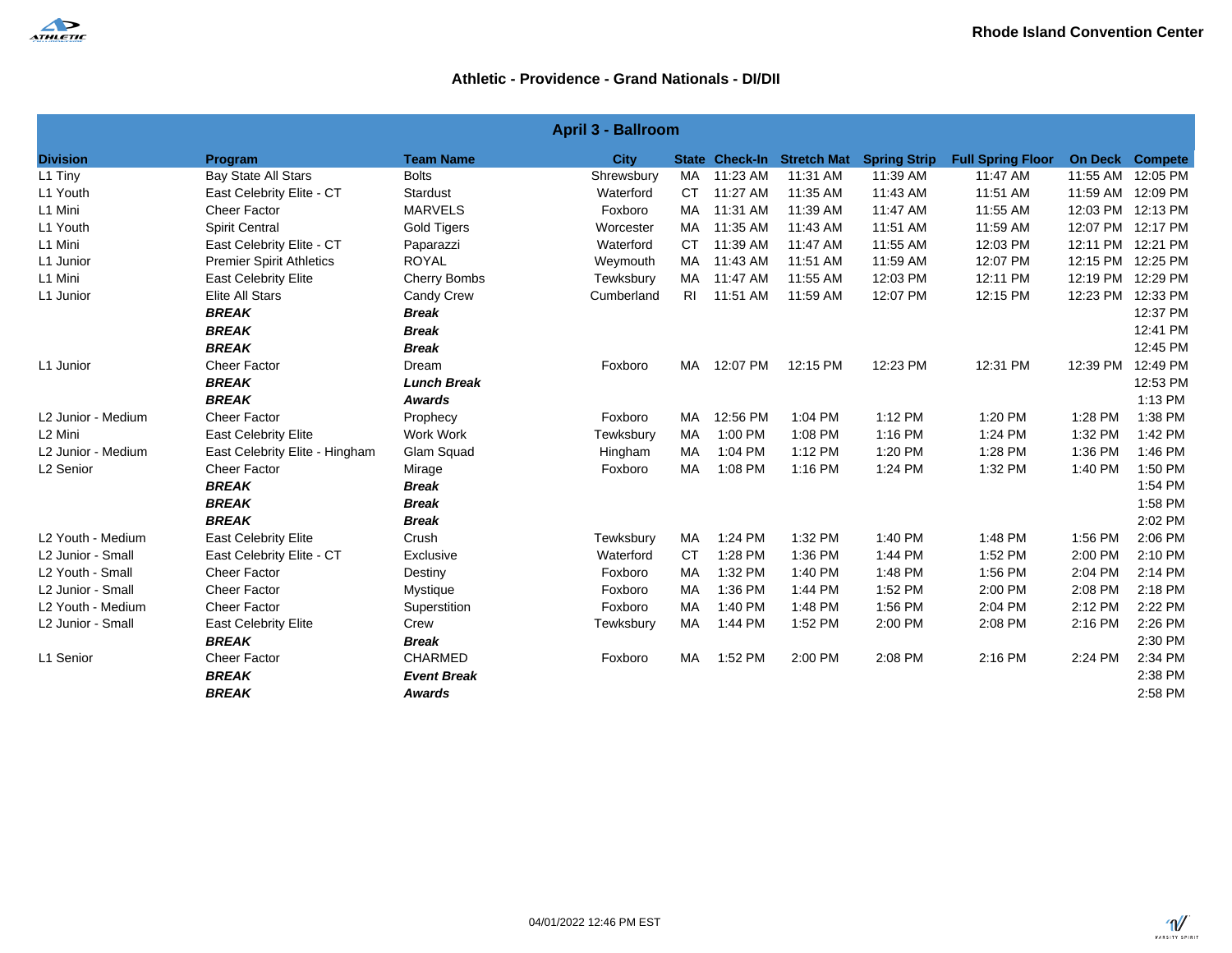| <b>April 3 - Exhibit Hall</b> |                                        |                     |               |                |             |                      |          |                                                           |             |                    |  |
|-------------------------------|----------------------------------------|---------------------|---------------|----------------|-------------|----------------------|----------|-----------------------------------------------------------|-------------|--------------------|--|
| <b>Division</b>               | Program                                | <b>Team Name</b>    | <b>City</b>   |                |             |                      |          | State Check-In Stretch Mat Building Mat Full Spring Floor | <b>Walk</b> | <b>Compete</b>     |  |
| L4 Junior - Medium            | East Celebrity Elite                   | Wicked              | Tewksbury     | MA             | 7:33 AM     | 7:41 AM              | 7:49 AM  | 7:57 AM                                                   | 8:05 AM     | 8:15 AM            |  |
| L1 - U17                      | <b>East Celebrity Elite Manchester</b> | Heartbreakers       | Manchester    | CT             | 7:37 AM     | 7:45 AM              | 7:53 AM  | 8:01 AM                                                   | 8:09 AM     | 8:19 AM            |  |
| L4 Junior - Small             | East Celebrity Elite - CT              | <b>Starstruck</b>   | Waterford     | СT             | 7:41 AM     | 7:49 AM              | 7:57 AM  | 8:05 AM                                                   | 8:13 AM     | 8:23 AM            |  |
| L1 - U17                      | <b>USA Wildcats</b>                    | Explosion           | Waterbury     | CT             | 7:45 AM     | 7:53 AM              | 8:01 AM  | 8:09 AM                                                   | 8:17 AM     | 8:27 AM            |  |
| L4 Junior - Small             | Elite All Stars                        | Game Changers       | Cumberland    | RI             | 7:49 AM     | 7:57 AM              | 8:05 AM  | 8:13 AM                                                   | 8:21 AM     | 8:31 AM            |  |
| L1 - U17                      | East Celebrity Elite - Hingham         | Sparkle             | Hingham       | MA             | 7:53 AM     | 8:01 AM              | 8:09 AM  | 8:17 AM                                                   | 8:25 AM     | 8:35 AM            |  |
| L4 Senior                     | <b>Bay State All Stars</b>             | Miss Rain           | Shrewsbury    | MA             | 7:57 AM     | 8:05 AM              | 8:13 AM  | 8:21 AM                                                   | 8:29 AM     | 8:39 AM            |  |
| L4 - U19 Coed                 | East Celebrity Elite - Hingham         | Legends             | Hingham       | МA             | 8:01 AM     | 8:09 AM              | 8:17 AM  | 8:25 AM                                                   | 8:33 AM     | 8:43 AM            |  |
| L4 Senior                     | <b>USA Wildcats</b>                    | M4                  | Waterbury     | CT             | 8:05 AM     | 8:13 AM              | 8:21 AM  | 8:29 AM                                                   | 8:37 AM     | 8:47 AM            |  |
|                               | <b>BREAK</b>                           | <b>Break</b>        |               |                |             |                      |          |                                                           |             | 8:51 AM            |  |
| L4 Senior                     | <b>East Celebrity Elite</b>            | <b>Bomb Girls</b>   | Tewksbury     | MA.            | 8:13 AM     | 8:21 AM              | 8:29 AM  | 8:37 AM                                                   | 8:45 AM     | 8:55 AM            |  |
| L2 - U17                      | Bay State NH                           | Weathergirls        | Dover         | NH.            | 8:17 AM     | 8:25 AM              | 8:33 AM  | 8:41 AM                                                   | 8:49 AM     | 8:59 AM            |  |
|                               | <b>BREAK</b>                           | <b>Break</b>        |               |                |             |                      |          |                                                           |             | 9:03 AM            |  |
| L2 - U17                      | <b>USA Wildcats</b>                    | Lady Liberty        | Waterbury     | CT             | 8:25 AM     | 8:33 AM              | 8:41 AM  | 8:49 AM                                                   | 8:57 AM     | 9:07 AM            |  |
|                               | <b>BREAK</b>                           | <b>Break</b>        |               |                |             |                      |          |                                                           |             | 9:11 AM            |  |
| L2 - U17                      | <b>Spirit Central</b>                  | <b>Black Tigers</b> | Worcester     | МA             | 8:33 AM     | 8:41 AM              | 8:49 AM  | 8:57 AM                                                   | 9:05 AM     | 9:15 AM            |  |
| L5 Junior                     | <b>Cheer Factor</b>                    | Xtraordinary        | Foxboro       | MA.            | 8:37 AM     | 8:45 AM              | 8:53 AM  | 9:01 AM                                                   | 9:09 AM     | 9:19 AM            |  |
| L2 - U17                      | <b>BSRI All Stars</b>                  | <b>Black Savage</b> | Rumford       | R <sub>1</sub> | 8:41 AM     | 8:49 AM              | 8:57 AM  | 9:05 AM                                                   | 9:13 AM     | 9:23 AM            |  |
| L5 Junior                     | East Celebrity Elite - CT              | Spotlight           | Waterford     | СT             | 8:45 AM     | 8:53 AM              | 9:01 AM  | 9:09 AM                                                   | 9:17 AM     | 9:27 AM            |  |
|                               | <b>BREAK</b>                           | Break               |               |                |             |                      |          |                                                           |             | 9:31 AM            |  |
| L5 Junior                     | <b>East Celebrity Elite</b>            | Fierce 5            | Tewksbury     | MA             | 8:53 AM     | 9:01 AM              | 9:09 AM  | 9:17 AM                                                   | 9:25 AM     | 9:35 AM            |  |
| L4 - U17                      | East Celebrity Elite Manchester        | Fab4                | Manchester    | СT             | 8:57 AM     | 9:05 AM              | 9:13 AM  | 9:21 AM                                                   | 9:29 AM     | 9:39 AM            |  |
| L5 Junior Coed                | <b>Bay State All Stars</b>             | Sky                 | Shrewsbury    | MA.            | 9:01 AM     | 9:09 AM              | 9:17 AM  | 9:25 AM                                                   | 9:33 AM     | 9:43 AM            |  |
| L4 - U17 Coed                 | <b>Spirit Central</b>                  | Sabers              | Worcester     | МA             | 9:05 AM     | 9:13 AM              | 9:21 AM  | 9:29 AM                                                   | 9:37 AM     | 9:47 AM            |  |
| L5 Junior Coed                | East Celebrity Elite - Hingham         | <b>Hot Shots</b>    | Hingham       | MA             | 9:09 AM     | 9:17 AM              | 9:25 AM  | 9:33 AM                                                   | 9:41 AM     | 9:51 AM            |  |
|                               | <b>BREAK</b>                           | Awards              |               |                |             |                      |          |                                                           |             | 9:55 AM            |  |
|                               | <b>BREAK</b>                           | Awards              |               |                |             |                      |          |                                                           |             | 10:20 AM           |  |
| L6 Junior                     | <b>Cheer Factor</b>                    | <b>JUNIOR X</b>     | Foxboro       |                | MA 10:03 AM | 10:11 AM             | 10:19 AM | 10:27 AM                                                  |             | 10:35 AM 10:45 AM  |  |
| L3 - U17                      | <b>USA Wildcats</b>                    | JuCo                | Waterbury     | CT.            | 10:07 AM    | 10:15 AM             | 10:23 AM | 10:31 AM                                                  |             | 10:39 AM 10:49 AM  |  |
| L6 Junior                     | <b>East Celebrity Elite</b>            | J-WOW               | Tewksbury     | MA             | 10:11 AM    | 10:19 AM             | 10:27 AM | 10:35 AM                                                  |             | 10:43 AM 10:53 AM  |  |
| L3 - U17                      | <b>Spirit Central</b>                  | <b>White Tigers</b> | Worcester     | MA.            | 10:15 AM    | 10:23 AM             | 10:31 AM | 10:39 AM                                                  |             | 10:47 AM 10:57 AM  |  |
| L5 Senior Coed                | East Celebrity Elite                   | Royal 5             | Tewksbury     |                | MA 10:19 AM | 10:27 AM             | 10:35 AM | 10:43 AM                                                  |             | 10:51 AM 11:01 AM  |  |
|                               | <b>BREAK</b>                           | <b>Break</b>        |               |                |             |                      |          |                                                           |             | 11:05 AM           |  |
|                               | <b>BREAK</b>                           | <b>Break</b>        |               |                |             |                      |          |                                                           |             | 11:09 AM           |  |
| L3 - U17                      | East Celebrity Elite Manchester        | Royalty             | Manchester    | CT             | 10:31 AM    | 10:39 AM             | 10:47 AM | 10:55 AM                                                  |             | 11:03 AM 11:13 AM  |  |
|                               | <b>BREAK</b>                           | Break               |               |                |             |                      |          |                                                           |             | 11:17 AM           |  |
| L3 - U17                      | <b>Bay State All Stars</b>             | Shade               | Shrewsbury    |                | MA 10:39 AM | 10:47 AM             | 10:55 AM | 11:03 AM                                                  |             | 11:11 AM  11:21 AM |  |
| L6 Senior - Small             | <b>Cheer Factor</b>                    | <b>XFACTOR</b>      | Foxboro       | MA.            | 10:43 AM    | 10:51 AM             | 10:59 AM | 11:07 AM                                                  |             | 11:15 AM 11:25 AM  |  |
| L3 - U17                      | <b>Empire All Stars</b>                | Royal Phoenix       | <b>Berlin</b> | CT             | 10:47 AM    | 10:55 AM             | 11:03 AM | 11:11 AM                                                  |             | 11:19 AM 11:29 AM  |  |
| L6 International Open - NT    | East Celebrity Elite - Hingham         | <b>Black Ice</b>    | Hingham       | MA             | 10:51 AM    | 10:59 AM             | 11:07 AM | 11:15 AM                                                  |             | 11:23 AM 11:33 AM  |  |
|                               | <b>BREAK</b>                           | <b>Break</b>        |               |                |             |                      |          |                                                           |             | 11:37 AM           |  |
| L6 International Open - NT    | Bay State NH                           | Aurora              | Dover         |                |             | NH 10:59 AM 11:07 AM | 11:15 AM | 11:23 AM                                                  |             | 11:31 AM 11:41 AM  |  |

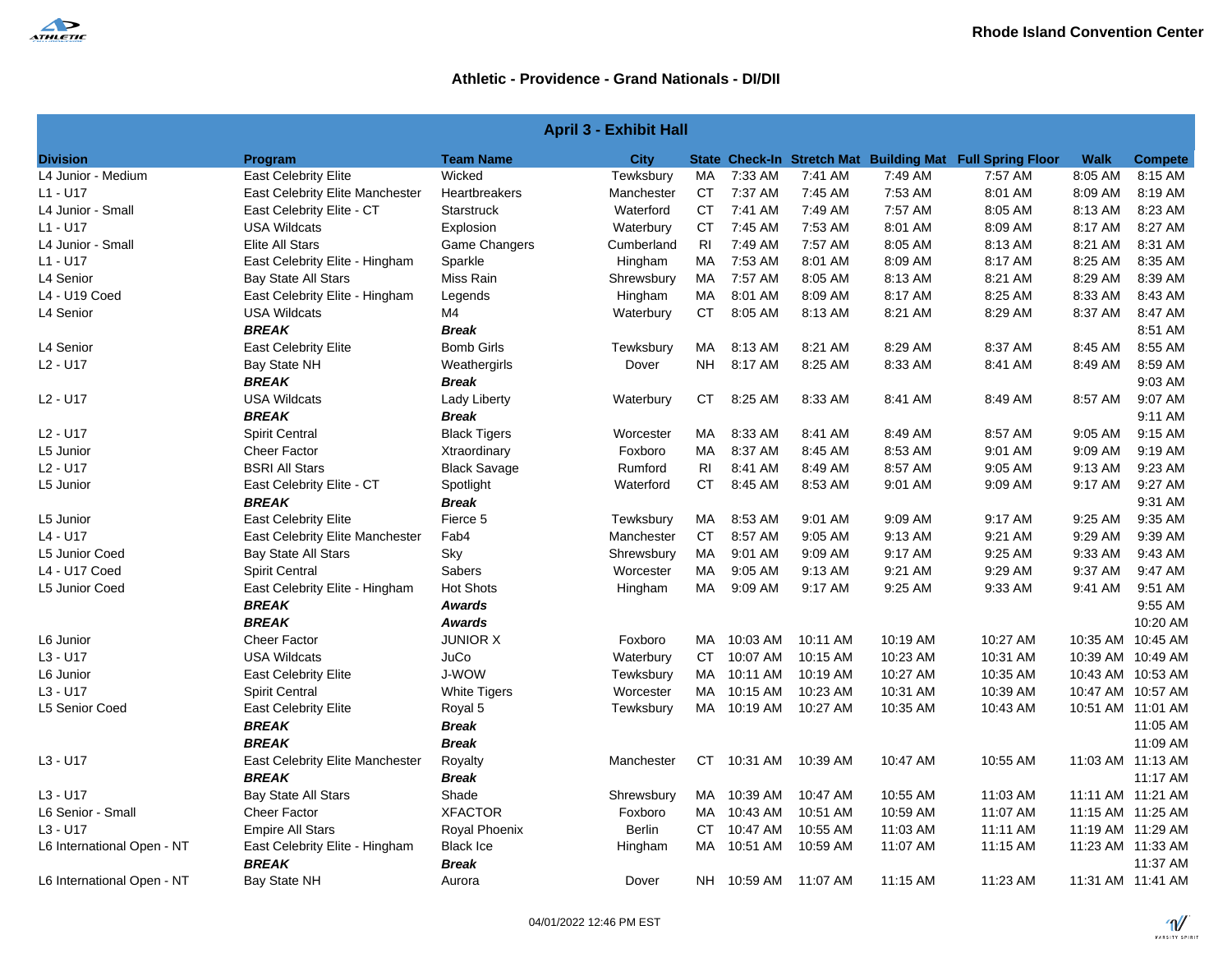

| <b>April 3 - Exhibit Hall</b>   |                                |                         |               |                |             |                      |          |                                                           |                   |                   |
|---------------------------------|--------------------------------|-------------------------|---------------|----------------|-------------|----------------------|----------|-----------------------------------------------------------|-------------------|-------------------|
| <b>Division</b>                 | Program                        | <b>Team Name</b>        | City          |                |             |                      |          | State Check-In Stretch Mat Building Mat Full Spring Floor | <b>Walk</b>       | <b>Compete</b>    |
| $L3 - U17$                      | <b>CT HART CHEER</b>           | <b>Dlamonds</b>         | West Hartford | CT.            | 11:03 AM    | 11:11 AM             | 11:19 AM | 11:27 AM                                                  |                   | 11:35 AM 11:45 AM |
| L6 International Open - NT      | <b>Bay State All Stars</b>     | Suns                    | Shrewsbury    |                |             | MA 11:07 AM 11:15 AM | 11:23 AM | 11:31 AM                                                  |                   | 11:39 AM 11:49 AM |
| L3 Junior - Medium              | <b>East Celebrity Elite</b>    | Wondergirls             | Tewksbury     |                | MA 11:11 AM | 11:19 AM             | 11:27 AM | 11:35 AM                                                  | 11:43 AM 11:53 AM |                   |
| L6 International Open - NT      | Spirit Too                     | Lady Legends            | Greenwich     | CT.            | 11:15 AM    | 11:23 AM             | 11:31 AM | 11:39 AM                                                  | 11:47 AM 11:57 AM |                   |
| L3 Junior - Medium              | East Celebrity Elite - Hingham | J3MS                    | Hingham       |                |             | MA 11:19 AM 11:27 AM | 11:35 AM | 11:43 AM                                                  |                   | 11:51 AM 12:01 PM |
| L6 International Open - NT      | <b>Cheer Factor</b>            | Xclusive                | Foxboro       | MA             | 11:23 AM    | 11:31 AM             | 11:39 AM | 11:47 AM                                                  | 11:55 AM 12:05 PM |                   |
| L3 Junior - Small               | <b>East Celebrity Elite</b>    | <b>Blackout</b>         | Tewksbury     |                | MA 11:27 AM | 11:35 AM             | 11:43 AM | 11:51 AM                                                  | 11:59 AM 12:09 PM |                   |
|                                 | <b>BREAK</b>                   | <b>Break</b>            |               |                |             |                      |          |                                                           |                   | 12:13 PM          |
| L3 Junior - Small               | <b>Cheer Factor</b>            | Prodigy                 | Foxboro       | MA             | 11:35 AM    | 11:43 AM             | 11:51 AM | 11:59 AM                                                  |                   | 12:07 PM 12:17 PM |
|                                 | <b>BREAK</b>                   | <b>Break</b>            |               |                |             |                      |          |                                                           |                   | 12:21 PM          |
| L3 Junior - Small               | Elite All Stars                | Dark Queens             | Cumberland    | RI.            | 11:43 AM    | 11:51 AM             | 11:59 AM | 12:07 PM                                                  |                   | 12:15 PM 12:25 PM |
| L6 International Open Coed - NT | <b>East Celebrity Elite</b>    | <b>SWAT</b>             | Tewksbury     | MA.            | 11:47 AM    | 11:55 AM             | 12:03 PM | 12:11 PM                                                  |                   | 12:19 PM 12:29 PM |
|                                 | <b>BREAK</b>                   | <b>Event Break</b>      |               |                |             |                      |          |                                                           |                   | 12:33 PM          |
|                                 | <b>BREAK</b>                   | <b>Break</b>            |               |                |             |                      |          |                                                           |                   | 12:45 PM          |
| L3 Senior                       | East Celebrity Elite - CT      | Superstars              | Waterford     | CT.            | 12:07 PM    | 12:15 PM             | 12:23 PM | 12:31 PM                                                  |                   | 12:39 PM 12:49 PM |
| L5 Senior                       | <b>Spirit Central</b>          | <b>Bengals</b>          | Worcester     | МA             | 12:11 PM    | 12:19 PM             | 12:27 PM | 12:35 PM                                                  | 12:43 PM 12:53 PM |                   |
| L3 Senior                       | <b>Cheer Factor</b>            | <b>XTRAVAGANT</b>       | Foxboro       | MA             | 12:15 PM    | 12:23 PM             | 12:31 PM | 12:39 PM                                                  |                   | 12:47 PM 12:57 PM |
| L6 Senior - Medium              | <b>East Celebrity Elite</b>    | <b>Bombshells</b>       | Tewksbury     | MA             | 12:19 PM    | 12:27 PM             | 12:35 PM | 12:43 PM                                                  | 12:51 PM          | $1:01$ PM         |
| L4.2 Senior - Medium            | <b>East Celebrity Elite</b>    | Rebels                  | Tewksbury     | MA             | 12:23 PM    | 12:31 PM             | 12:39 PM | 12:47 PM                                                  | 12:55 PM 1:05 PM  |                   |
| L6 Senior Coed Open - Small     | <b>Bay State All Stars</b>     | Surge                   | Shrewsbury    | MA.            | 12:27 PM    | 12:35 PM             | 12:43 PM | 12:51 PM                                                  | 12:59 PM 1:09 PM  |                   |
| L4.2 Senior - Small             | <b>East Celebrity Elite</b>    | Angels                  | Tewksbury     | MA.            | 12:31 PM    | 12:39 PM             | 12:47 PM | 12:55 PM                                                  | 1:03 PM           | 1:13 PM           |
| L6 Senior Coed Open - Small     | <b>USA Wildcats</b>            | <b>Senior Elite</b>     | Waterbury     | CT.            | 12:35 PM    | 12:43 PM             | 12:51 PM | 12:59 PM                                                  | 1:07 PM           | 1:17 PM           |
| L4.2 Senior - Small             | Bay State NH                   | Forecast                | Dover         | <b>NH</b>      | 12:39 PM    | 12:47 PM             | 12:55 PM | 1:03 PM                                                   | 1:11 PM           | 1:21 PM           |
| L6 Senior Open                  | <b>Maine Stars</b>             | Glory                   | Eliot         | ME             | 12:43 PM    | 12:51 PM             | 12:59 PM | 1:07 PM                                                   | 1:15 PM           | 1:25 PM           |
| L4.2 Senior - Small             | East Celebrity Elite - Hingham | Ice Queens              | Hingham       | MA.            | 12:47 PM    | 12:55 PM             | 1:03 PM  | 1:11 PM                                                   | 1:19 PM           | 1:29 PM           |
|                                 | <b>BREAK</b>                   | <b>Lunch Break</b>      |               |                |             |                      |          |                                                           |                   | 1:33 PM           |
| L6 Senior Coed - Small          | East Celebrity Elite - Hingham | <b>Black Diamonds</b>   | Hingham       | МA             | 1:51 PM     | 1:59 PM              | 2:07 PM  | 2:15 PM                                                   | 2:23 PM           | 2:33 PM           |
| L4.2 Senior Coed                | <b>Elite All Stars</b>         | Ringmasters             | Cumberland    | R <sub>l</sub> | 1:55 PM     | 2:03 PM              | 2:11 PM  | 2:19 PM                                                   | 2:27 PM           | 2:37 PM           |
| L6 Senior Coed - Small          | <b>East Celebrity Elite</b>    | <b>Bomb Squad</b>       | Tewksbury     | МA             | 1:59 PM     | 2:07 PM              | 2:15 PM  | 2:23 PM                                                   | 2:31 PM           | 2:41 PM           |
| L3 Youth                        | <b>East Celebrity Elite</b>    | <b>Fireflies</b>        | Tewksbury     | МA             | 2:03 PM     | 2:11 PM              | 2:19 PM  | 2:27 PM                                                   | 2:35 PM           | 2:45 PM           |
|                                 | <b>BREAK</b>                   | <b>Break</b>            |               |                |             |                      |          |                                                           |                   | 2:49 PM           |
| L3 Youth                        | East Celebrity Elite - CT      | <b>VIP</b>              | Waterford     | CT             | 2:11 PM     | 2:19 PM              | 2:27 PM  | 2:35 PM                                                   | 2:43 PM           | 2:53 PM           |
|                                 | <b>BREAK</b>                   | <b>Break</b>            |               |                |             |                      |          |                                                           |                   | 2:57 PM           |
| L3 Youth                        | <b>Cheer Factor</b>            | <b>FANTASY</b>          | Foxboro       | МA             | 2:19 PM     | 2:27 PM              | 2:35 PM  | 2:43 PM                                                   | 2:51 PM           | 3:01 PM           |
|                                 | <b>BREAK</b>                   | <b>Event Break</b>      |               |                |             |                      |          |                                                           |                   | 3:05 PM           |
| L6 Junior Coed - D2             | <b>TSC All Stars</b>           | Code Black              | Morton        | <b>PA</b>      | 2:35 PM     | 2:43 PM              | 2:51 PM  | 2:59 PM                                                   | 3:07 PM           | 3:17 PM           |
| L3 Junior - D2 - Medium         | <b>TSC All Stars</b>           | Wicked                  | Morton        | <b>PA</b>      | 2:39 PM     | 2:47 PM              | 2:55 PM  | 3:03 PM                                                   | 3:11 PM           | 3:21 PM           |
| L4 Senior Coed - D2             | <b>Maine Stars</b>             | Maine Stars C4 Warriors | Eliot         | ME             | 2:43 PM     | 2:51 PM              | 2:59 PM  | 3:07 PM                                                   | 3:15 PM           | 3:25 PM           |
| L3 Junior - D2 - Medium         | East Jersey Elite              | <b>Black Diamonds</b>   | Bayonne       | <b>NJ</b>      | 2:47 PM     | 2:55 PM              | 3:03 PM  | 3:11 PM                                                   | 3:19 PM           | 3:29 PM           |
| L4 Senior Coed - D2             | Spirit Too                     | Code Black              | Greenwich     | СT             | 2:51 PM     | 2:59 PM              | 3:07 PM  | 3:15 PM                                                   | 3:23 PM           | 3:33 PM           |
| L3 Junior - D2 - Small          | <b>BSRI All Stars</b>          | <b>Black Jacks</b>      | Rumford       | R <sub>l</sub> | 2:55 PM     | 3:03 PM              | 3:11 PM  | 3:19 PM                                                   | 3:27 PM           | 3:37 PM           |
| L4 Senior Coed - D2             | <b>Express Cheer Force</b>     | Platinum                | Milford       | MA.            | 2:59 PM     | 3:07 PM              | 3:15 PM  | 3:23 PM                                                   | 3:31 PM           | 3:41 PM           |